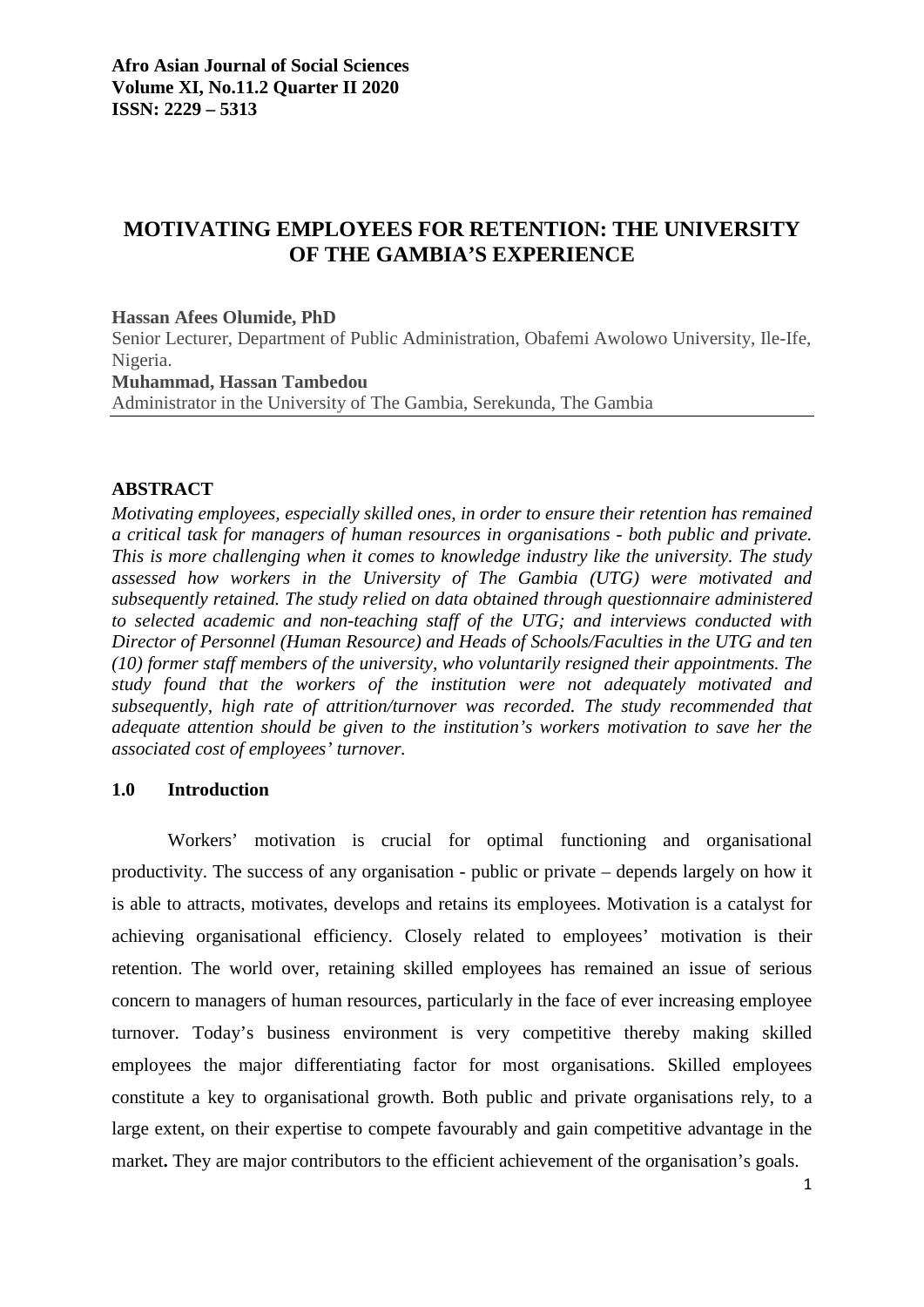Attracting and retaining the cadre of highly skilled, independent, internationally marketable and mobile individuals that constitute intellectual capital is critical for organisations. For this reason, an organisation's ability to retain productive workers is a significant component in determining its present and future success. The financial impact of productive worker turnover is under-appreciated by organisations as the hidden nature of turnover costs, such as loss of organisational memory, conceals its true magnitude (Sutherland & Jordaan, 2004).

The need to train and retrain new employees makes it more important to retain the old talented ones from getting poached. A number of factors underlie the importance of employees' retention. Among such is the turnover cost which adds large amount of money to the company's expenses. Calculating real turnover cost is difficult. This includes hiring costs, training costs and productivity loss. Equally significant is loss of company's vital information. This further reiterates the significance of retention.

Motivation and retention of critical staff remains a serious issue across organisations, whether private or public. It becomes more serious when it comes to the knowledge industry like the University system. This is partly so because it takes a relatively long time to train a University staff, academic in particular; and partly because a highly qualified academic carries a great market value. This is why most Universities often attach conditionality, such as bonding, to training of their staff. The University of The Gambia (UTG), one of the few Universities and the only public University in The Gambia, has continued to experience her share of staff retention crisis. The experience has been such that the staff, academic and nonteaching, involved leave the University after having been trained by the UTG. This raises the question of how much are the staff of the UTG motivated that they shall be willing to remain with the University? This explains the necessity of a study of this nature.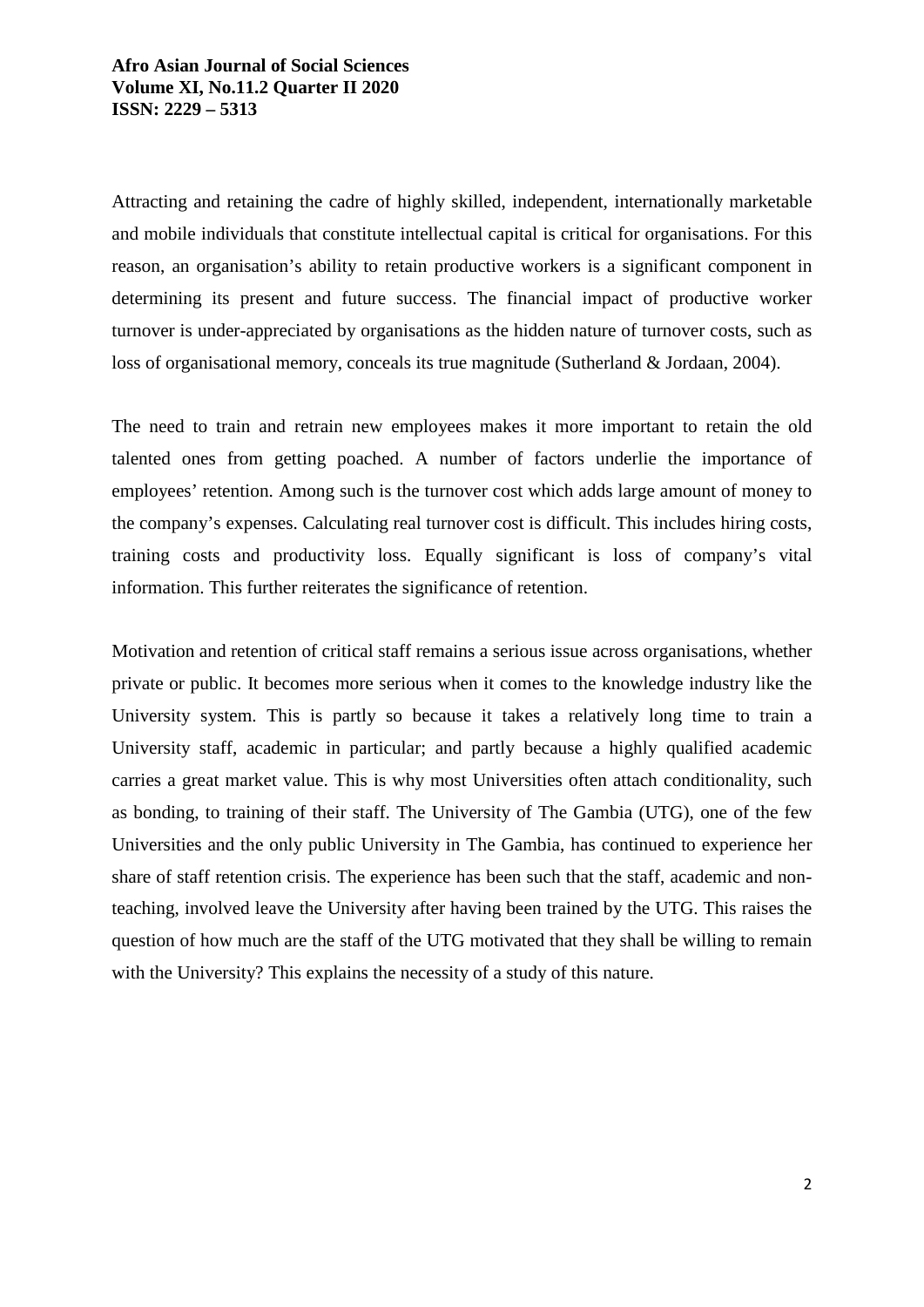### **2.0 Statement of Research Problem**

Job satisfaction is a key element of employees' retention, which is possible only by making the employee feel comfortable physically and psychologically (Sandhya & Kumar, 2011). Replacing skilled employees can be problematic. Managers of human resources in both the public and private organisations need to be able to correctly identify and apply motivational variables that can influence employees to stay in the organisation (Samuel & Chipunza, 2009). The questions that confronts social researchers are "why do people leave?" and "why do they stay?" Over the years, the traditional answer to these questions is that people stay if they are satisfied with their jobs and committed to their organisations; and leave if they aren't. For instance, Mitchell, Holtom, Lee, Sablynski and Erez (2001) observe that satisfaction and commitment have consistent, statistically significant, and negative relationships with turnover.

Different studies have attempted to provide answers to the question of workers' retention but with varying outcomes. For example, Shoaib, Noor, Tirmizi, and Bashir (2009) hold the position that attractive pay packages are one of the vital factors of staff retention as it fulfils the financial and material needs of the employee. However plausible this position, while it may not be outrightly refuted, other studies have shown that many factors aside financial inducements determine employees' retention. According to Johnshrud and Rosser (2002), salary has never been found to be the main motivator for workers and hence, it does not affect their decision to leave or stay. Armstrong (2010) in a similar vein argues that though salary is the main extrinsic reward and it provides the carrot that most employees want, its motivation does not have intrinsic meaning. Moreover, people who are motivated by money may find their tasks less pleasurable. Beardwell and Claydon (2007) corroborate this as they observe an increasing realisation that high pay cannot be sufficient for the retention of employees. A host of other factors that motivate and retain employees, as found in existing literature, include work overload and role ambiguity, marriage, honoured employee status, relative pay (both inter-firm and intra-firm wages), speed of promotion, and economic cycles (Ing-Chung, Hao-Chieh, & Chih-Hsun, 2005), and attachment of more importance to career path than organisational loyalty (Kassa, 2015).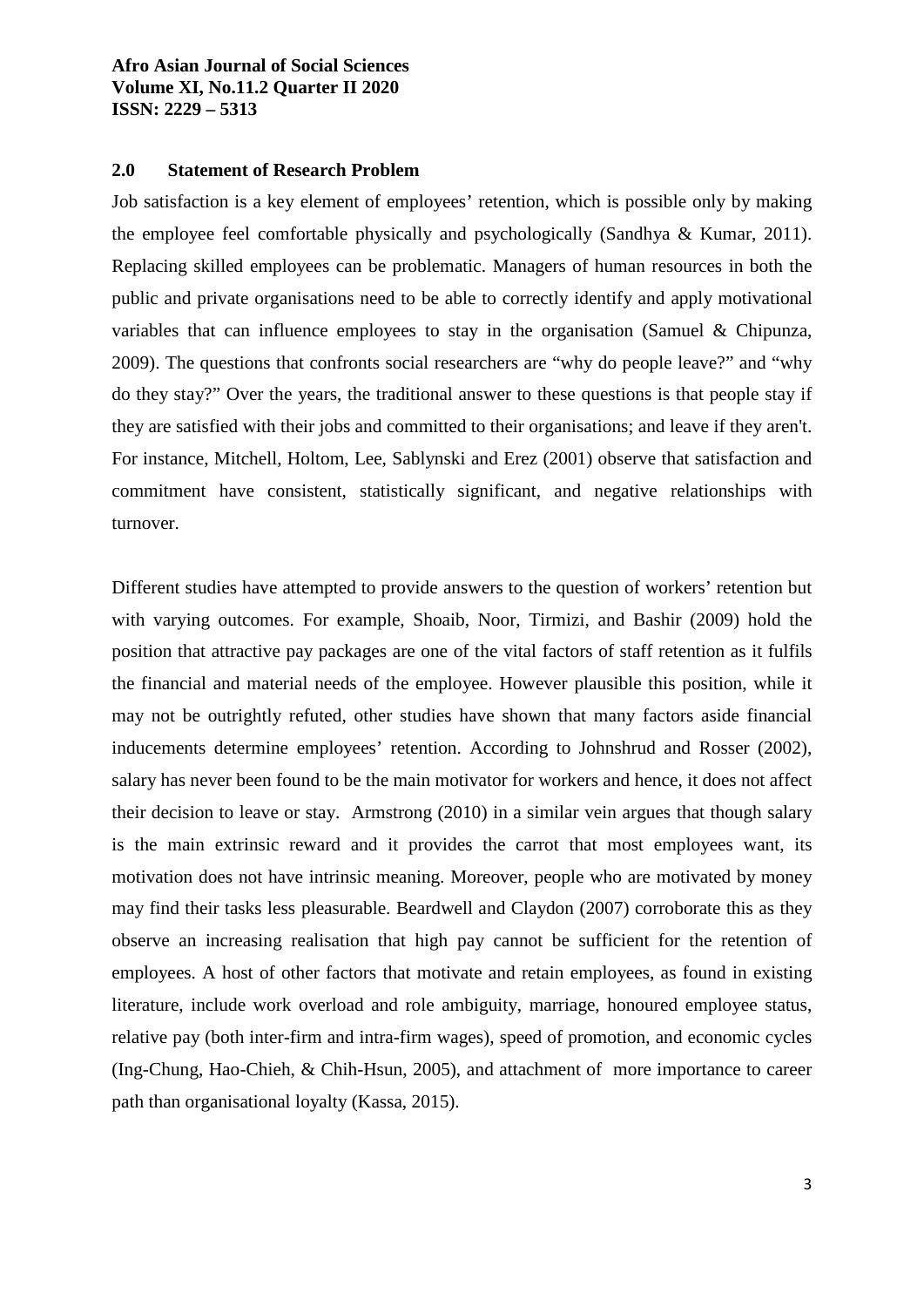The multiplicity of studies notwithstanding, motivation and employee retention remains an inconclusive debate. While some studies have shown how workers' motivation promotes or hinder productivity, some have gone further to provide explanations for workers' turnover and how to address it. Despite these efforts, little or no attention has been specifically given to motivation and retention of university workers, especially in developing economies, where the universities are comparatively disadvantaged in competition with their developed economies counterpart. This study therefore set out to contribute to literature by assessing how workers' motivational strategies adopted in the University of the Gambia have fared in retaining the valuable workers. That is, investigate the effect of motivation on retention of staff in the University of The Gambia.

### **3.0 Literature Review**

Contemporary business environment has become highly competitive that having qualified and talented pool of human resources are the major differentiating factor for most organisations. Human resource has long been seen as a crucial resource in organisations and one of the critical and effective components of human resource management is employee motivation – that is, maintaining an effective and productive workforce. Motivation is an internal arousal which directs and maintains achieving set goal (Ololube, 2005). This definitional exposition has not only stated the meaning of motivation but made inputs on the role of motivation to the worker. The concept of motivation is abstract as different strategies produce dissimilar results at various times and there is no single strategy that can produce guaranteed favourable results all the times (Halepota, 2005). There are several motivation factors identified which include, "reward, promotion, recognition from managers, challenging work, good working conditions, good work schedules, job security" (Chiang & Canter, 2008).

Motivation represents a critical component of measuring the extent of employee's commitment to their employer (Stoke, 1999 in Tella, Ayeni, & Popoola (2007). This covers the causes and sustaining of a patterned behaviour that is considered beneficial to the organisation. According to Stoke, motivation is a tool at the disposal of managers to awaken the spirit of performance in their employees. When Human resource managers become aware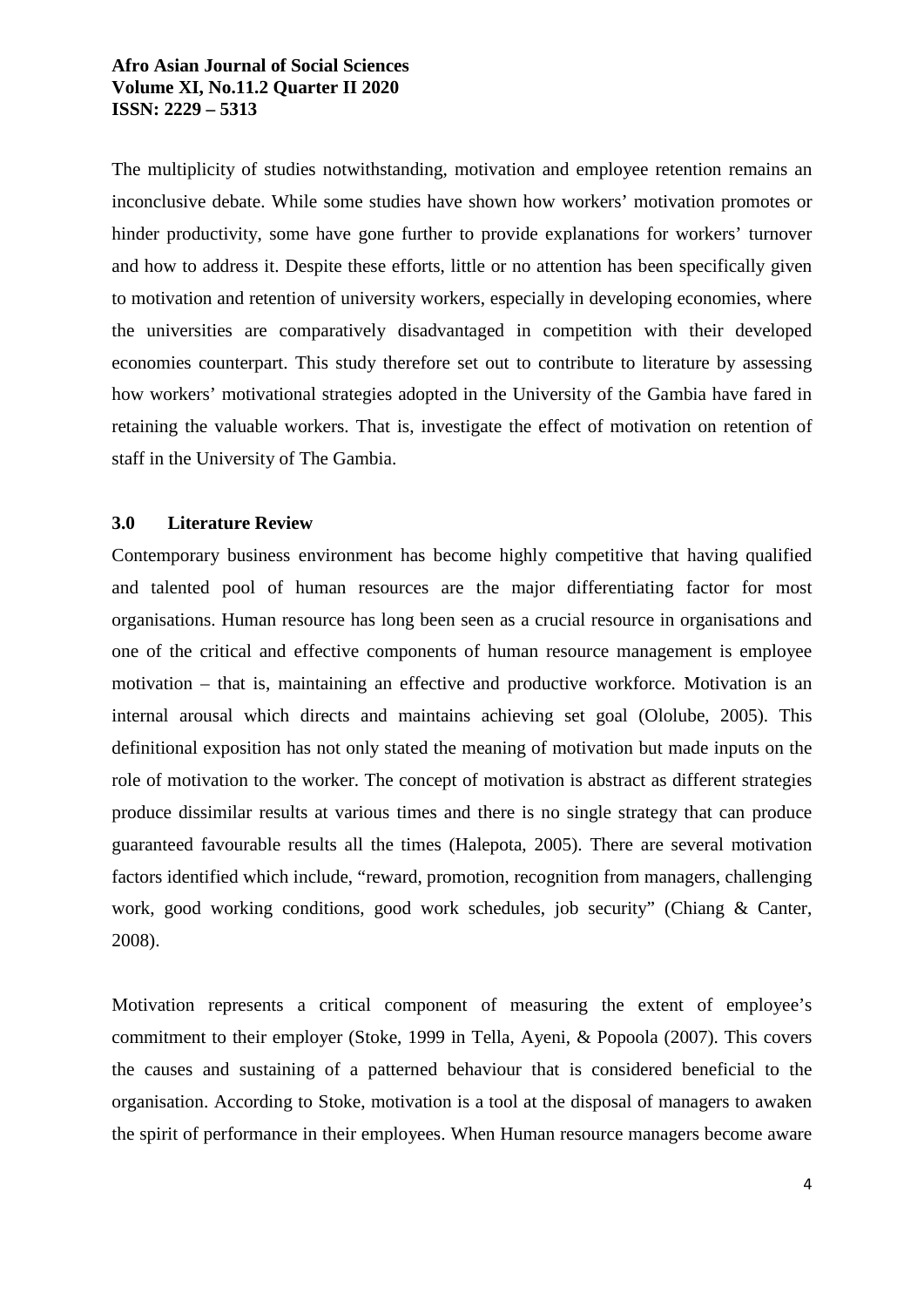of what drives the employees, then they have the power to channel and re-direct their attitude towards a desired direction to the benefit of the organisation. In essence, motivation represents the process of appealing to the needs of the employees in return for an enhanced performance. This is succinctly captured by Olajide (2000), who holds that motivation is "a goal-directed, and therefore cannot be outside the goals of any organisation whether public, private, or non-profit".

Various studies have provided varying answers to the question of workers' retention. For example, Shoaib, Noor, Tirmizi, and Bashir (2009) maintain the position that attractive pay packages are one of the vital factors of staff retention as it fulfils the financial and material needs of the employee. However, there have been mixed results in empirical findings on the role of salary on employee's decision to stay or leave. Salary has never been exposed as the main motivator for workers and hence, it does not affect their decision to leave or stay (Johnshrud & Rosser 2002). Financial reward in form of pay or some other form of remuneration, Armstrong (2010) argues, is the main extrinsic reward and provides the carrot that most employees want but its motivation does not have intrinsic meaning. Moreover, people who are motivated by money may find their tasks less pleasurable. Dibble (1999) has earlier observed that managers of various organisations suspect that financial reward is the underlining factor of retaining highly skilled professionals. He opines that although money is a major attractive factor that draws people to organisations compared to other factors, it does not guarantee their retention. He however concludes that organisations must be competitive with rewards and remuneration while recruiting employees but should understand that pay and remuneration packages alone cannot ascertain the retention of employees.

Beardwell and Claydon (2007) corroborate the above as they observe an increasing realisation that high pay is not sufficient for the retention of employees. As such, measures like profit sharing, a secure career, better communication among others are usually offered to retain employees in sectors with highly skilled employees. In a study conducted by Boxall, Macky and Rasmussen (2013) on labour turnover and retention in New Zealand, they find that reason for job change is multidimensional as no one factor suffices to explain employee turnover. While they find interesting work as the strongest attractor and retainer in the labour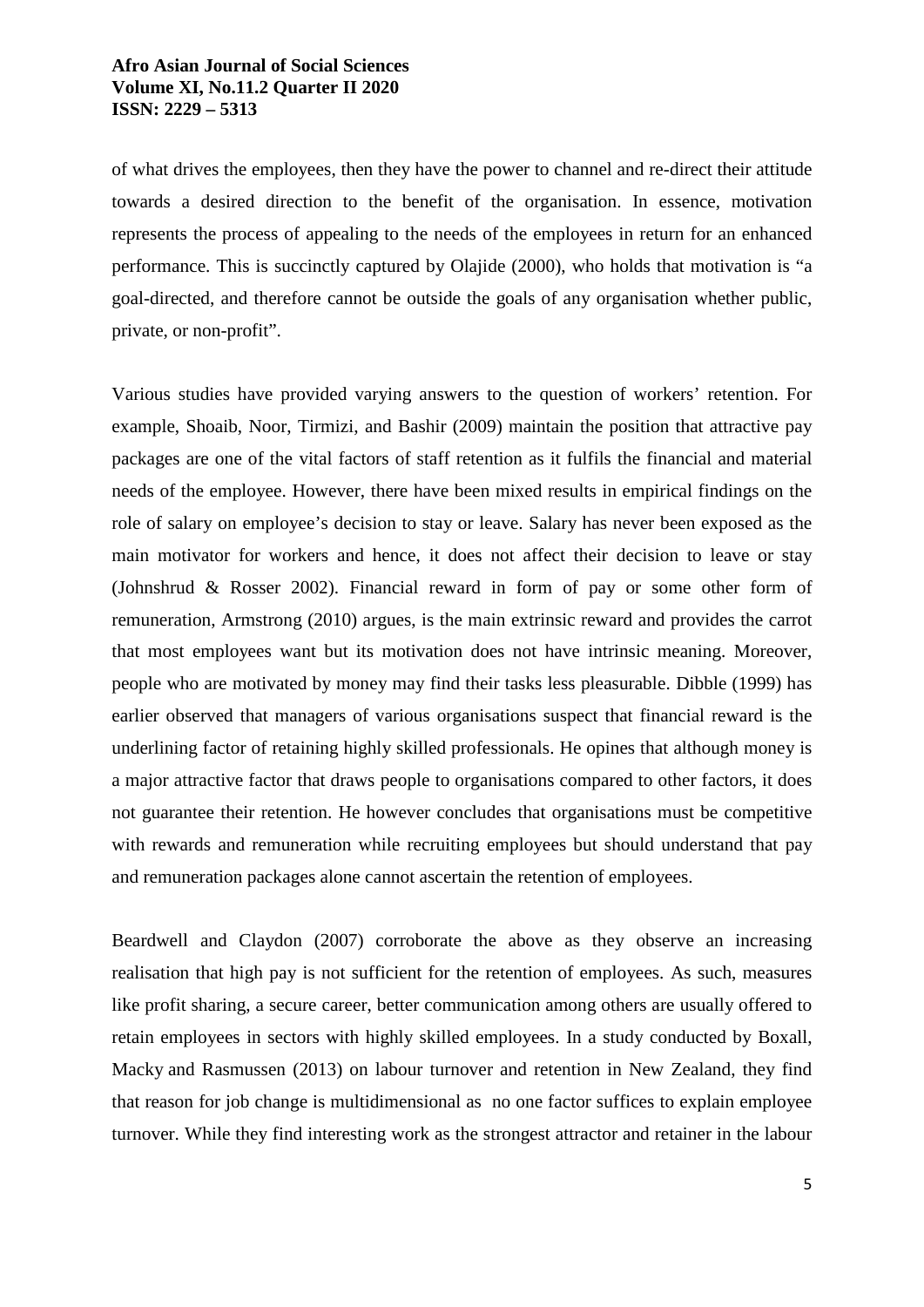market, their results also reveal that there is a strong staff expectation that management should make personnel decisions using merit as the benchmark, demonstrate that extrinsic rewards (such as pay, promotion and security) play a role in both employee retention and turnover, lend support to the view that there is growing concern with work-life balance, and underline the retention value of good relationships with co-workers and supervisors.

The effectiveness of employee retention is realised when a systematic and concerted effort is made to create and foster an ambience that promotes and supports employees to remain employed by maintaining strategies and practices in place that address their divergent needs. Sandy and Kumar (2011) see employee retention as the process in which the employees are encouraged to remain with an organisation for a maximum period or until the completion of a project. Although employee retention has become a herculean task, it remains beneficial to organisations and the employees. They further emphasised that a talented employee would remain open to numerous opportunities. If a person is dissatisfied with their present job, they may switch to another of their choice. The top organisations rank highest among their peers because they prioritise the welfare and other issues related to their employees which keep their human resources glued to the organisation. Employees' decision to stay or leave an organisation is based on various reasons which may be personal or professional. The central determinant, according to Sandy and Kumar, is job satisfaction.

In knowledge-based organisations, in the recent times, the fact that knowledge-based professionals exhibit a lower level of organisational commitment when compared with the higher commitment displayed for their colleagues has become popular. Intra-workers' loyalty is found to be stronger among the knowledge-based professionals than to "an amorphous, distant, and sometimes threatening corporate entity" (Feldman in Capelli, 2000). This kind of displayed loyalty is rooted in informal ties among the employees and this in the end may propel employee cohesion and the platform for an enhanced performance. This can equally reduce the rate of employee turnover especially as it relates to skill deficiency rather than as it may have to do with accumulated social capital wasted through voluntary turnover. Therefore, tackling this menace in the knowledge sector requires that the problem of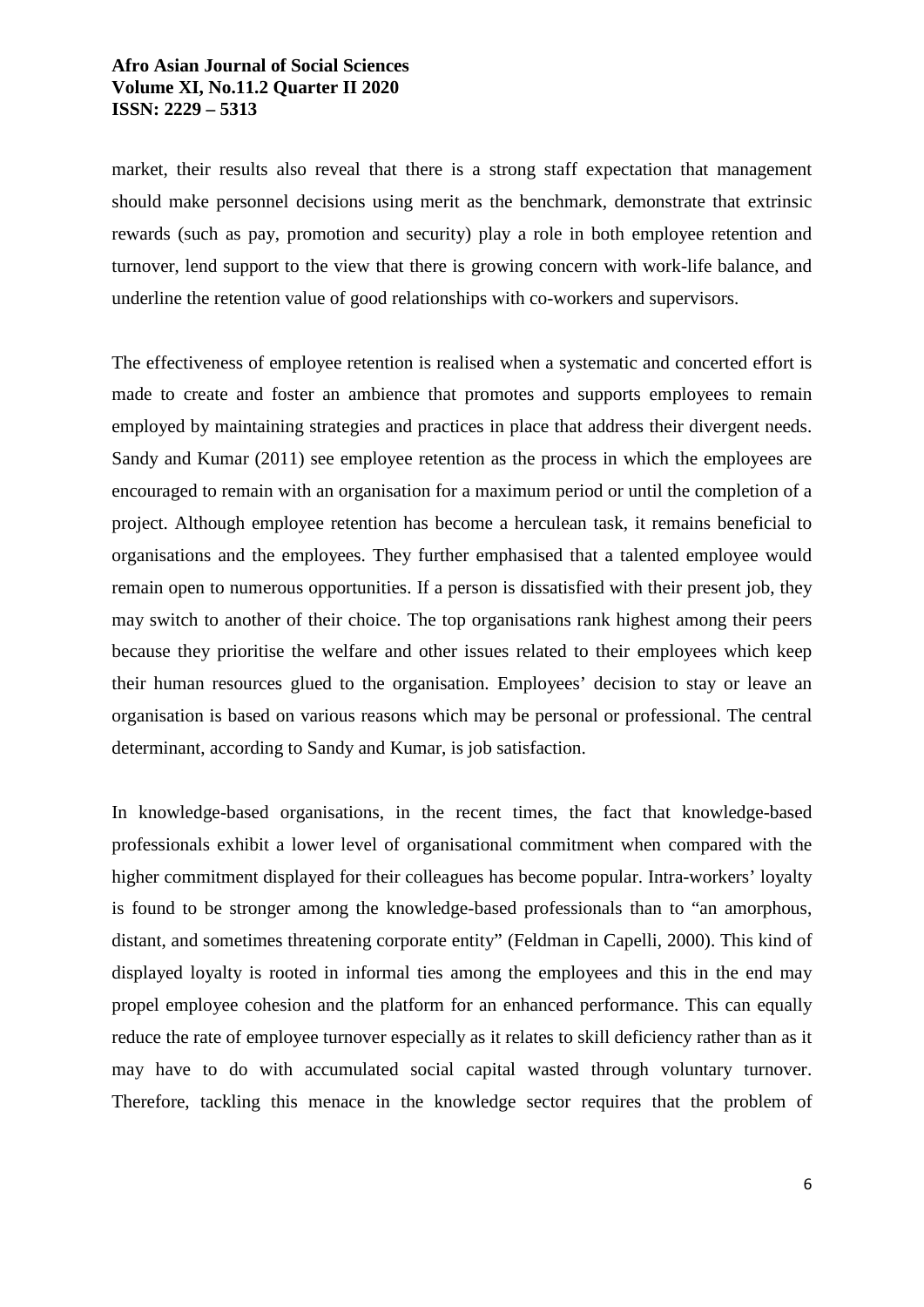management and retention of organisational investment in the employees in general be prevented through the available informal unions.

In a study, Rosser (2004) finds that financial reward and remuneration is an important personal issue which may influence the satisfaction of academic members in colleges and universities. Though, much of the overall study on faculty members shows that financial reward or remuneration in form of salary is not the most significant contributor to their work life and satisfaction, salary is one of the main factors that made faculty members leave their institution. Comm and Mathaisel's (2003) study on faculty workload and compensation of Australian academics showed that 51% of the academic members of the faculty disbelieved that they were fairly compensated in comparison with their contemporaries in other similar institutions. As a result, 50% of the respondents declared the necessity of working outside their institutions to complement their income by earning extra income.

It is imperative to note that talents that have competencies are integral to the survival of an organisation and these talents are difficult to retain because they often prioritise their individual career path than organisational loyalty, which in turn can result in voluntary turnover (De Vos & Meganck, 2009). Universities - public or private – are training grounds for individuals undertaking various comprehensive courses to translate theory into practice (Adonike, 2011). The fundamental goal of knowledge-oriented institutions like universities is to provide a repertoire of human resources which are meant to meet the employee needs of both private and public sectors for national development which helps in the attainment of sustainable development in the long-run.

Narrating Kenya's public universities experience, Tettey (2006) observes that the main concern in the public universities in Kenya is the rapid expansion amid declining finance, which has exposed the universities to challenges in terms of physical facilities, overcrowding and staff disillusioned due to several factors including inadequate and non-competitive salary package, and dissatisfaction with non-monetary factors such as poor conditions of work, heavy workload, institutional governance among others. These factors, according to Tettey, have contributed to the exodus of teaching staff to the private sector or overseas as they seek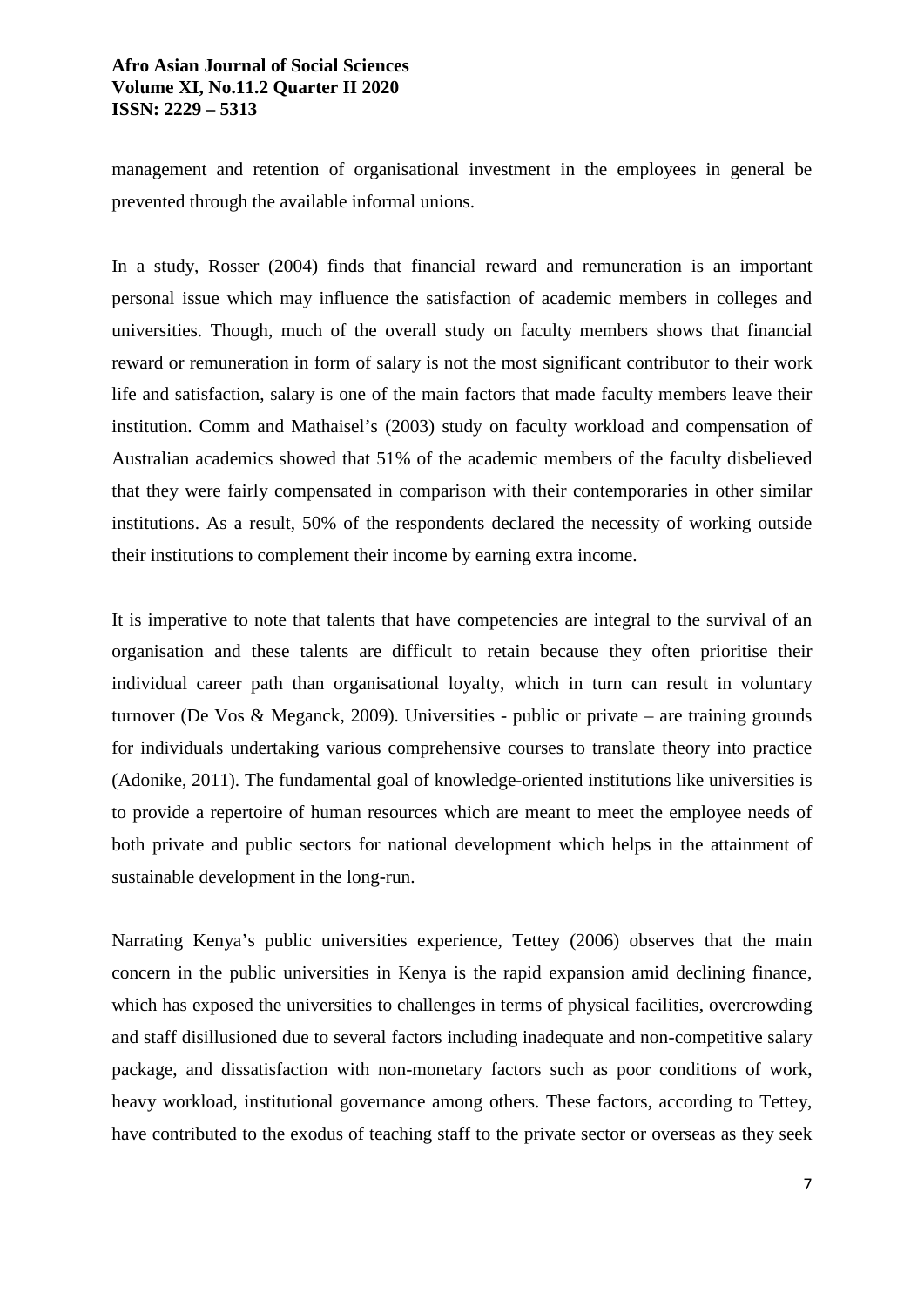better opportunities even though these institutions have heavily invested in their training and development. Public universities in Kenya have experienced consistent expansion in their enrolment. Public school enrolment regarding universities constitute regular and selfsponsored students over the last decade without corresponding increase in their quantity of staff and replacement of departed members owing to numerous reasons as turnover and braindrain.

The most challenging situation occasioned by increased enrolment in public universities, as observed by Kipkebut (2010), is staff shortage which has forced universities to recruit from each other. This recruitment scenario is known as poaching, with the most vulnerable lecturers being those whose promotion is tarried by their respective universities either as a result of their inability to meet the promotion requirements or the unavailability of positions in the establishment. Statutes and policies (e.g. promotion and training policies, recruitment policies among others) guide the public universities; however, academic staff disillusionment has been the resultant effect of the way these policies are implemented.

Universities are not exempted from the debacle of staff retention particularly regarding the academic staff; meanwhile, the prioritisation of the retention of the core employees of this institution is expedient. Indeed, the challenge of academic staff retention is a global phenomenon which affects both developing and developed countries. A survey of full-time faculty members in the United States in 2000 showed that over 40% of them had contemplated changing careers (Sanderson *et al.*, 2000). Also, according to a study carried out in Australian Higher Education institutions, not less than 68% of the academic personnel pointed out that they wished to leave higher education (Yousaf, 2010).

In South African higher education institutions, available data indicate that a substantial number (between 5% and 18%) of academic staff leave higher education institutions (Pienaar & Bester, 2008). It is established that several qualified members of the academic from public universities emigrate every year and replacement of departing staff is impossible in some universities owing to financial constraints. In several cases, universities have discovered that the graduates sent abroad for training usually opt not to return or join the private sector or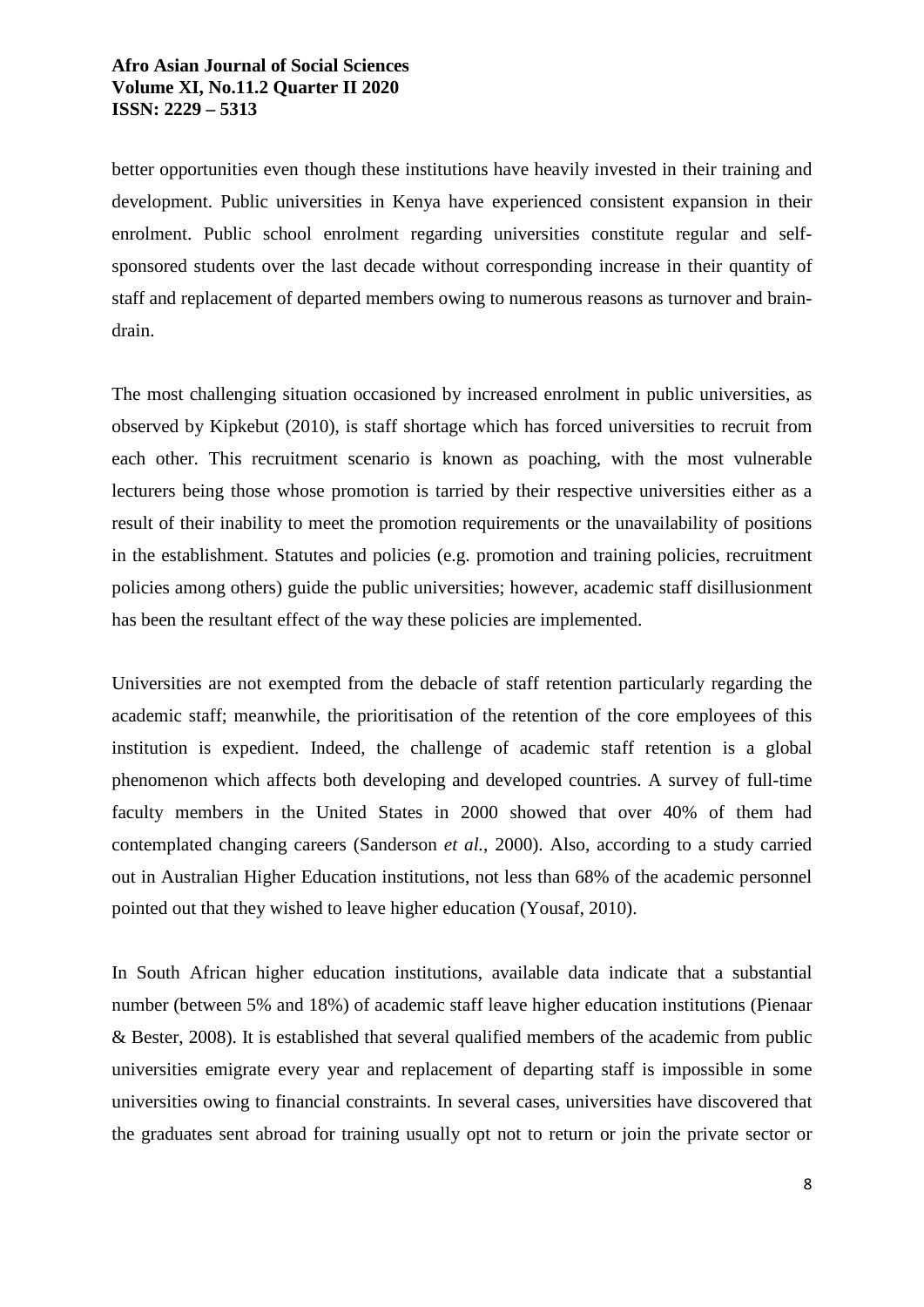resign shortly after returning in order to search for better remuneration and condition of work. The issue of brain-drain among academics is real within the public universities and this influences their ability to retain staff. Additionally, another common phenomenon is the internal brain drain which entails the movement of highly skilled professionals from higher education institutions to other sectors within the same country (GoK, 2006).

### **4.0 Methodology**

The Gambia is a small West African country surrounded by the Republic of Senegal on all sides, except western outlet to the Atlantic Ocean. According to the 2013 census conducted by The Gambia Bureau of Statistics (GBOS), the total population of The Gambia is 1,835,389. Founded in 1999, University of The Gambia is a public higher education institution located in the small city of Serekunda, Banjul. Officially accredited and recognized by the Ministry of Higher Education, Research, Science and Technology, Gambia. University of the Gambia (UTG) is a coeducational higher education institution (enrolment range: 2,000-2,999 students). It is the only public university and one of the few universities in the country. University of The Gambia (UTG) offers courses and programs leading to officially recognized higher education degrees such as bachelor degrees in several areas of study.

The study population (389) consisted of 306 academic staff and 83 administrative staff members of the UTG. The study utilized both primary and secondary sources of data. Primary data were collected with use of questionnaire and in-depth interviews. A total of 195 copies of questionnaire (covering 50% of the population) were administered to respondents using a 2-stage sampling procedure. At the first stage, copies of questionnaire were distributed among the schools/faculties using probability proportional to size technique. With this, each school/faculty received copies corresponding to its size within the study population. The distribution of the copies of questionnaire is as follow: Academic staff distributed by schools/faculty as: Agriculture, 11; Journalism, 2; Education, 7; Arts & Sciences, 66; ICT, 12; Business & Public Administration, 25; Law, 8; School of Medicine & Allied Health Sciences, 23; Administrative Staff, 41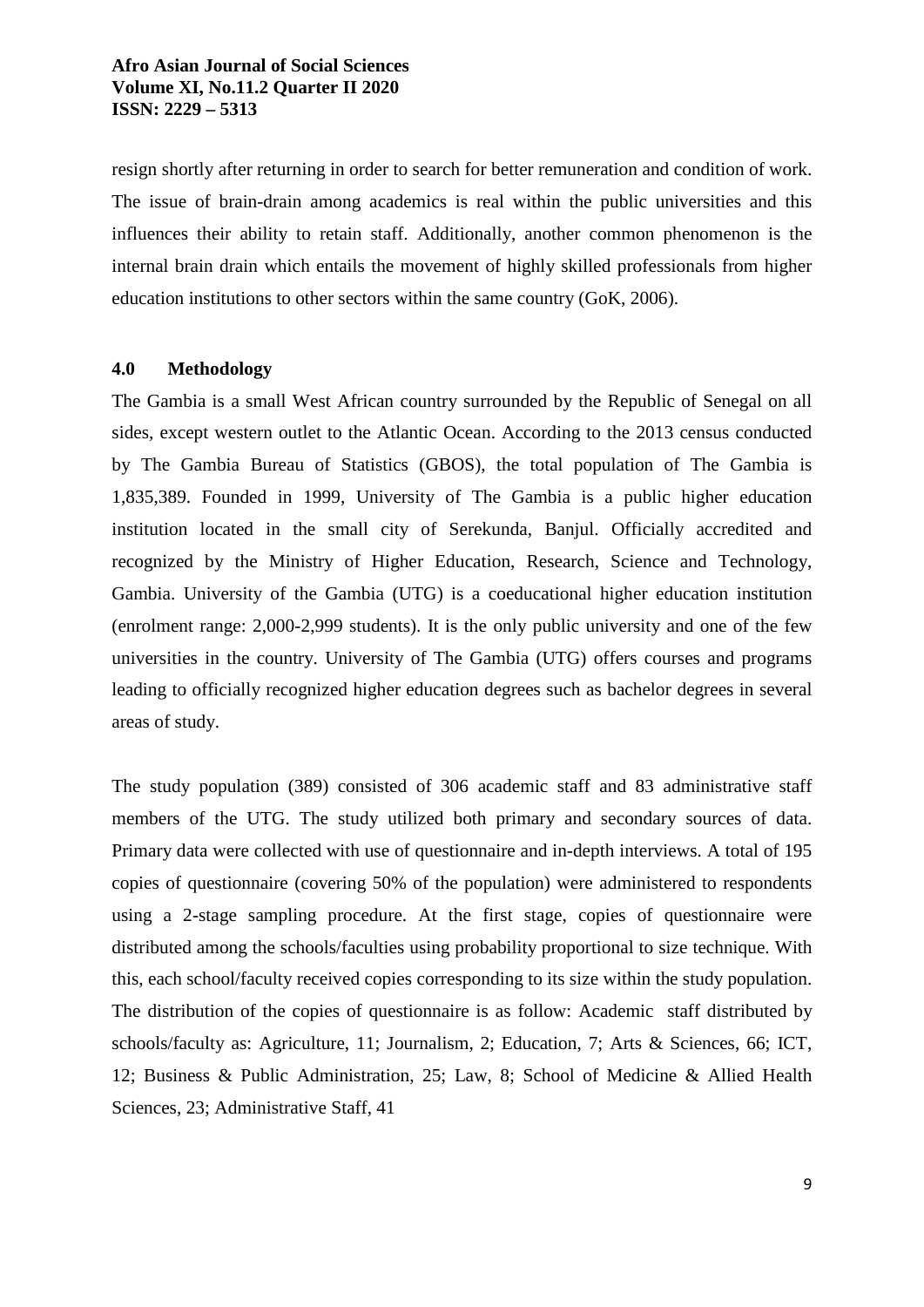At the second stage, respondents were drawn from each school/faculty and administrative staff using simple random sampling technique. This gave every member of the study population an equal chance of been selected since the subject of study (motivation and retention) affect staff members equally. In-depth interviews were conducted with Director of Personnel (Human Resource) and Heads of Schools/Faculties in the UTG. Also, using convenience sampling, ten (10) accessible former staff members of the UTG, who voluntarily resigned their jobs were interviewed. Secondary data, on the other hand, were collected from sources including official documents of the UTG, journal articles, books and internet resources. Data collected were analysed with use of descriptive and inferential statistics. The descriptive statistics include use of percentages and measures of central tendency (mean), while *t*-test was used in testing the hypothesis.

#### **5.0 Data Presentation, Analysis and Interpretation**

#### **5.1 Socio-Demographic Characteristics of Respondents**

A total of 195 copies of questionnaire were administered to respondents drawn from eight (8) schools/faculties in the University of The Gambia (UTG). Out of these, 166, copies, representing 85%, were returned completed. Six (6) characteristics of the respondents were discussed in the section. They were: respondents' ages, sex, educational qualification, staff category, school/faculty and years spent in the service of UTG.

Table 1 presents the socio-demographic profile of the respondents. The age distribution of the respondents showed that majority (74.1%) of the respondents fell in the middle age bracket of 26 to 45 years of age, while 22.9% of them were above 45 years. Only 3% of the respondents were below 25 years. In all, 77.1% were under 45 years of age. An implication of this was that most workers, academic and administrative, in the UTG still had age advantage that could make them easily move to other organisations if not motivated to stay. The gender distribution as shown in table 1 was male biased. That was simply a reflection of gender structure in the UTG. With 31.3% of the respondents being female, the distribution could be said to be representative of the overall gender distribution of the UTG.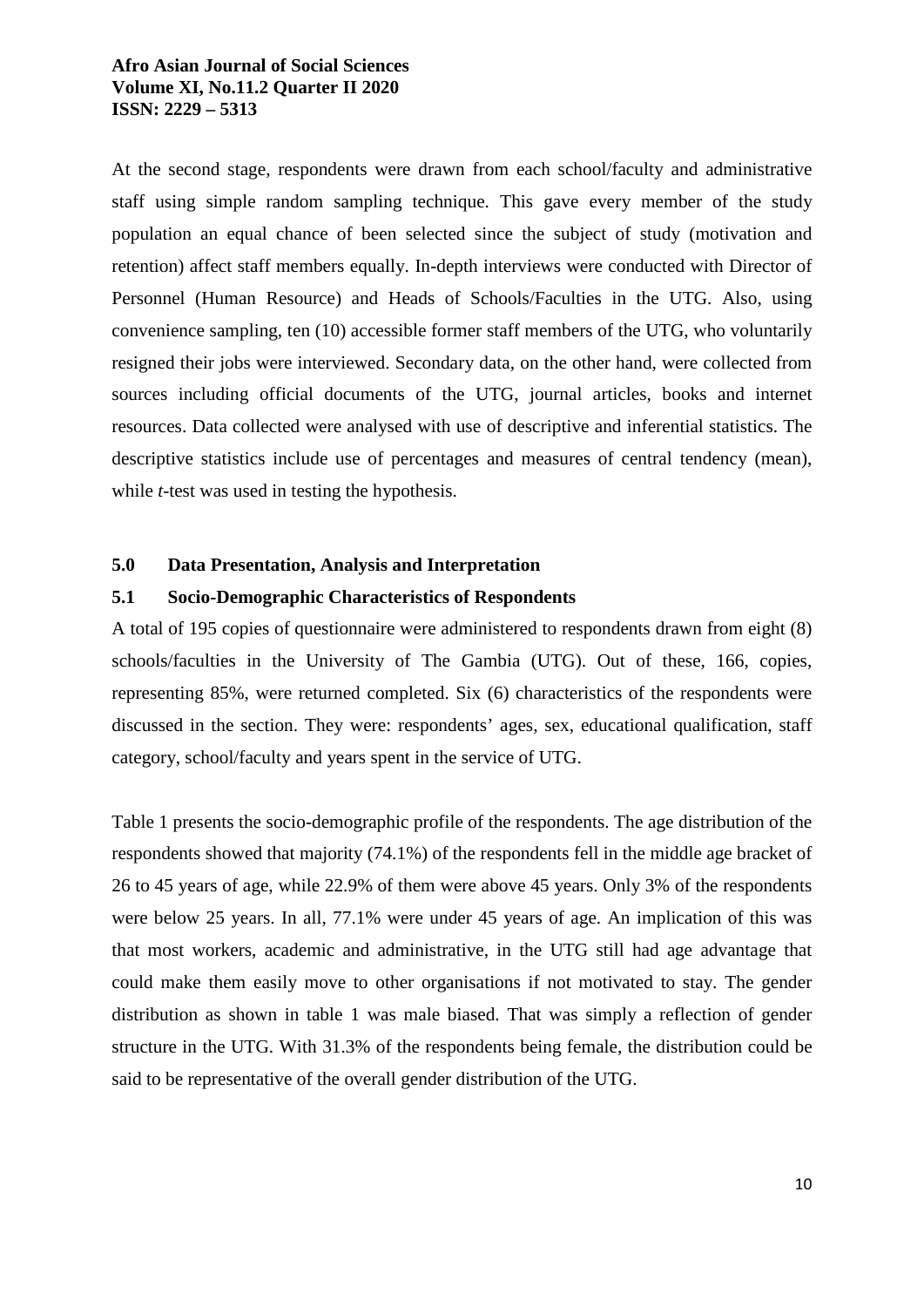In respect of educational qualification of respondents, table 1 show that overwhelmingly, 97% of the respondents were educated up to tertiary level. Although that was expected as they were mostly academic staff, the simple implication of the distribution was that the respondent understood the contents and substance of the questionnaire and their responses would therefore be reliable. As shown in the table, 70% of the respondents were academic members of staff as the remaining 30% were administrative staff. The distribution was expectedly academic dominant as a university staff strength would be expected to be dominated by academics. The 30% administrative staff in the distribution provided a balance of perceptions for the study.

The UTG had eight (8) schools/faculties. In the administration of the questionnaire, administrative staff members were separated from academic. That brought the distribution to Nine (9). As shown in the distribution in table 1, Arts and Sciences had highest number of respondents of 35.5%. This was followed by the administrative staff with 18.1%. Business and Public Administration came third with 14.5% of the respondents. School of Journalism with 1.2% of the respondents came last. The distribution by schools/faculties reflected proportional representation, whereby each school/faculty had a number of respondents corresponding to its size within the staff population.

The last characteristic of the respondents considered, as shown in table 1, was number of years spent in the service of the University of the Gambia. The distribution showed that majority (58.3%) of the respondents had spent 5 years and below. That was followed by another 30.5% that had spent between 6 and 10 years in the service, leaving only 11.2% that had spent above 10 years in the service. What the distribution simply implied was that workers hardly stayed long in the service of UTG.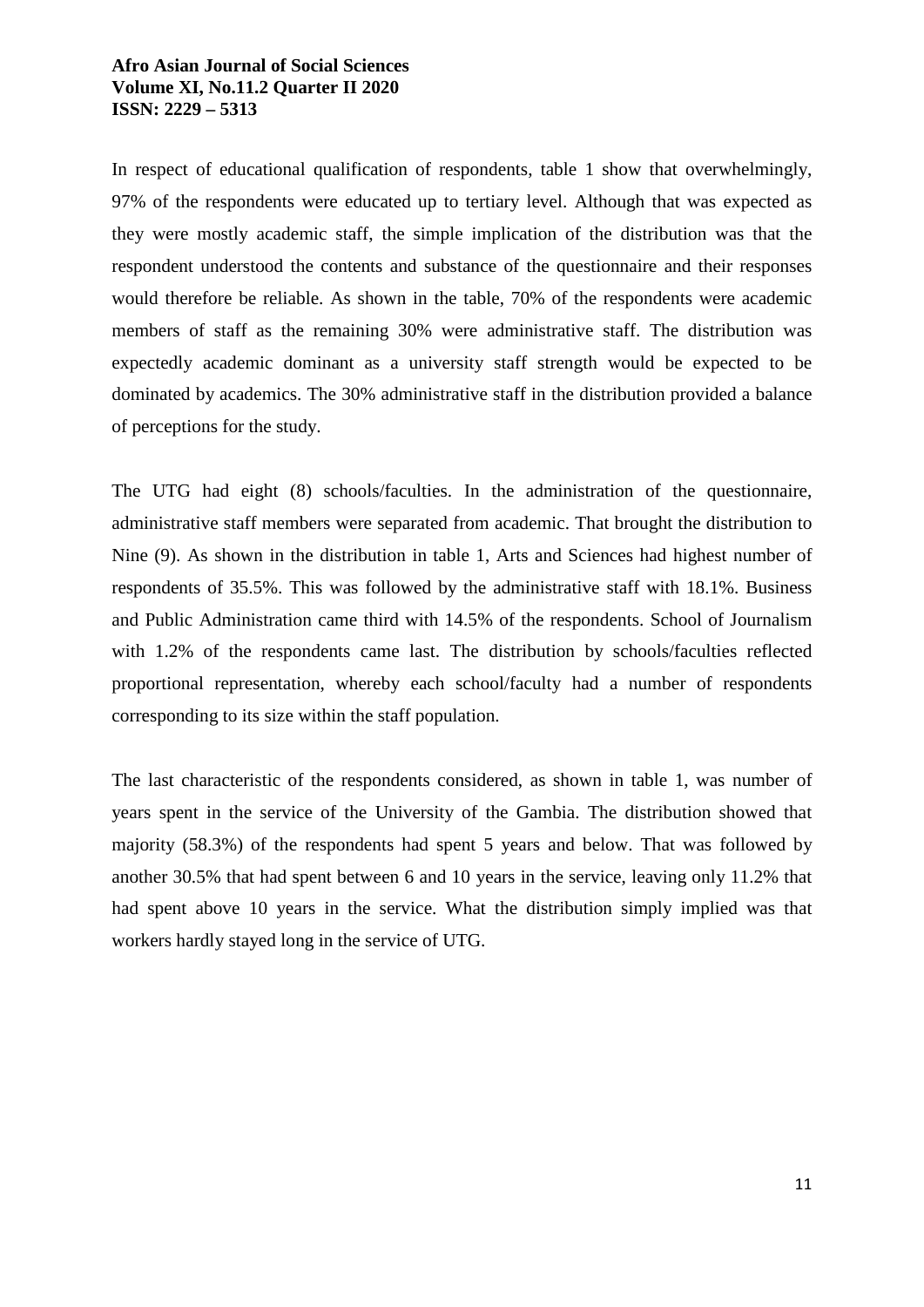|                            |                             | <b>Frequency</b> | <b>Percent</b> |
|----------------------------|-----------------------------|------------------|----------------|
| Age                        | $18 - 25$                   | 5                | 3.0            |
|                            | $26 - 45$                   | 123              | 74.1           |
|                            | Above 45                    | 38               | 22.9           |
|                            | <b>Total</b>                | 166              | 100.0          |
| <b>Sex</b>                 | Male                        | 114              | 68.7           |
|                            | Female                      | 52               | 31.3           |
|                            | <b>Total</b>                | 166              | 100.0          |
| <b>Highest Educational</b> | Secondary                   |                  |                |
| Qualification              | Tertiary                    | 161              | 97.0           |
|                            | Vocational                  |                  |                |
|                            | Others                      | 5                | 3.0            |
|                            | <b>Total</b>                | 166              | 100.0          |
| <b>Staff Category</b>      | Academic                    | 116              | 69.9           |
|                            | Administrative              | 50               | 30.1           |
|                            | <b>Total</b>                | 166              | 100.0          |
| <b>School/Faculty</b>      | Agriculture                 | 8                | 4.8            |
|                            | Journalism                  | $\overline{2}$   | 1.2            |
|                            | Education                   | $\overline{7}$   | 4.2            |
|                            | Arts & Sciences             | 59               | 35.5           |
|                            | <b>ICT</b>                  | 10               | 6.0            |
|                            | Business & Public           | 24               | 14.5           |
|                            | Administration              |                  |                |
|                            | Law                         | 6                | 3.6            |
|                            | Medicine & Allied Health    | 20               | 12.0           |
|                            | Sciences                    |                  |                |
|                            | <b>Administrative Staff</b> | 30               | 18.1           |
|                            | <b>Total</b>                | 166              | 100.0          |
| <b>Number of years</b>     | $1 - 5$                     | 88               | 58.3           |
| spent in the service of    | $6 - 10$                    | 46               | 30.5           |
| <b>UTG</b>                 | $11 - 15$                   | 7                | 4.6            |
|                            | $16 - 20$                   | 10               | 6.6            |
|                            | Above 20                    |                  |                |
|                            | <b>Total</b>                | 151              | 100.0          |

# **Table 1: Socio-demographic Characteristics of Respondents**

Source: Fieldwork 2019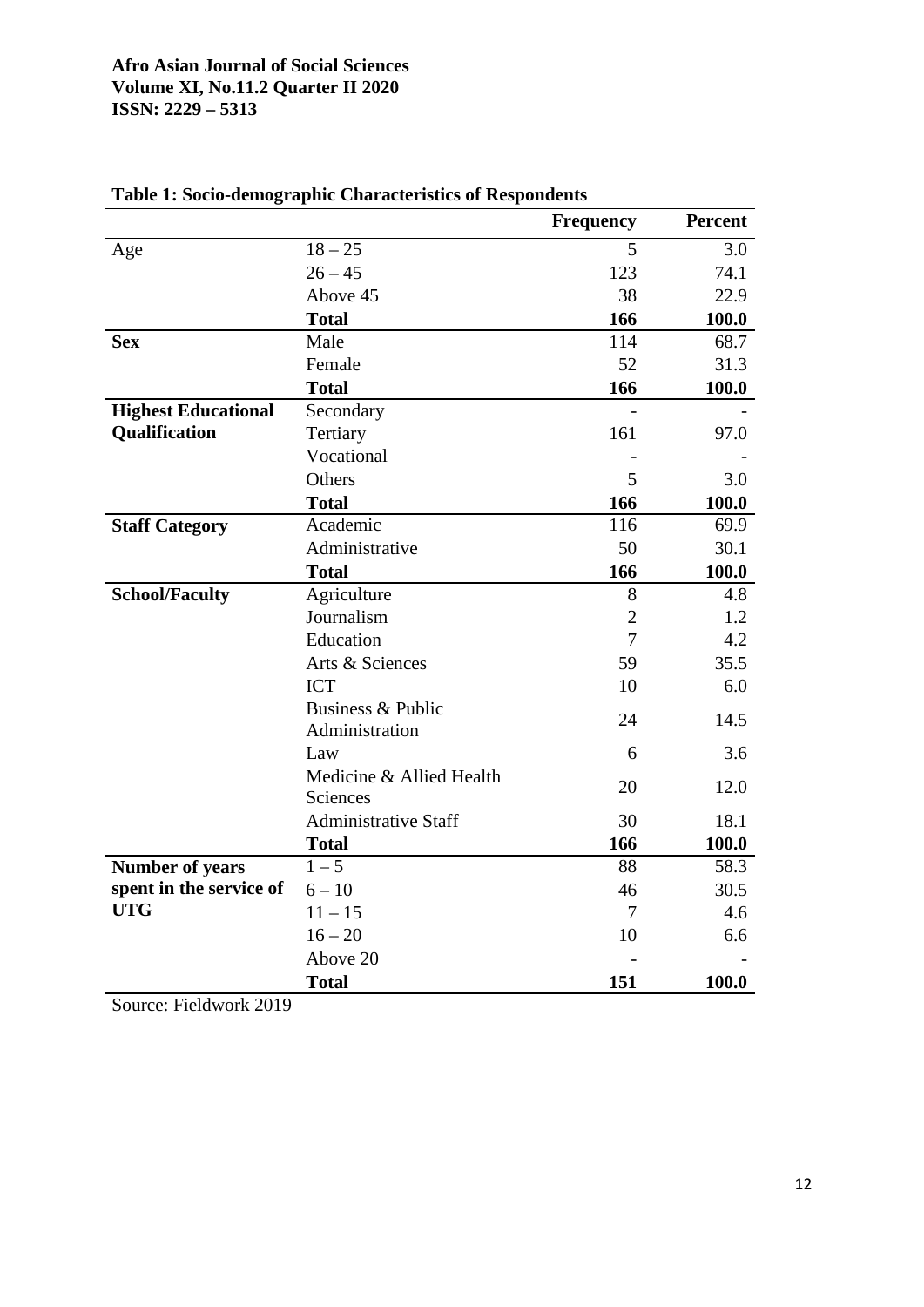### **5.2 The Effect of Motivation on Retention of Staff in the University of The Gambia**

To achieve the main objective of the paper, a section of the questionnaire administered to staff of the UTG was dedicated to asking questions relating to their willingness to remain in the UTG job. In addition, ten (10) former members of staff of the UTG, who voluntarily left their jobs were interviewed with a view to knowing what made them leave and how attrition could be reduced to the barest minimum in the future. A total of fourteen (14) questions were raised in the questionnaire. Tables 2a and 2b showed the responses. Four options were given to each question for respondents to choose from. A fourlevel rating scale was adopted to measure the effect of motivation on staff retention. Where a respondent chose the first option which was the best rated, the institution scored the maximum 3 points on that question. Where a respondent chose the second option, the institution scored 2 points; and where the third option was chosen, the institution scored 1 point. Lastly, where a respondent chose the last option, the institution scored no (0) point. At the end, a mean score was obtained for the UTG on each question based on responses to that question.

The first question as shown on table 2a asked "How happy are you at work in the UTG? Where a respondents was very happy, such a worker would likely stay long in the job. Conversely, a very unhappy worker would likely quit at any available opportunity. A mean score of 1.8 over maximum obtainable 3 points indicated that UTG staff was happy at work. As shown in the table, 74.6% were either happy or very happy. That was against the 25.4% that were either unhappy or very unhappy.

They were asked "How comfortable would you be to refer someone you like to work in the UTG?" As shown in table 2a, 76.3% were either comfortable or very comfortable to refer someone they like to work in the UTG. On the other side, 23.7% were either uncomfortable or very uncomfortable to refer someone they like to work in the UTG. A mean score of 1.8 still indicated that the working environment was not bad for the workers to discourage other people from working.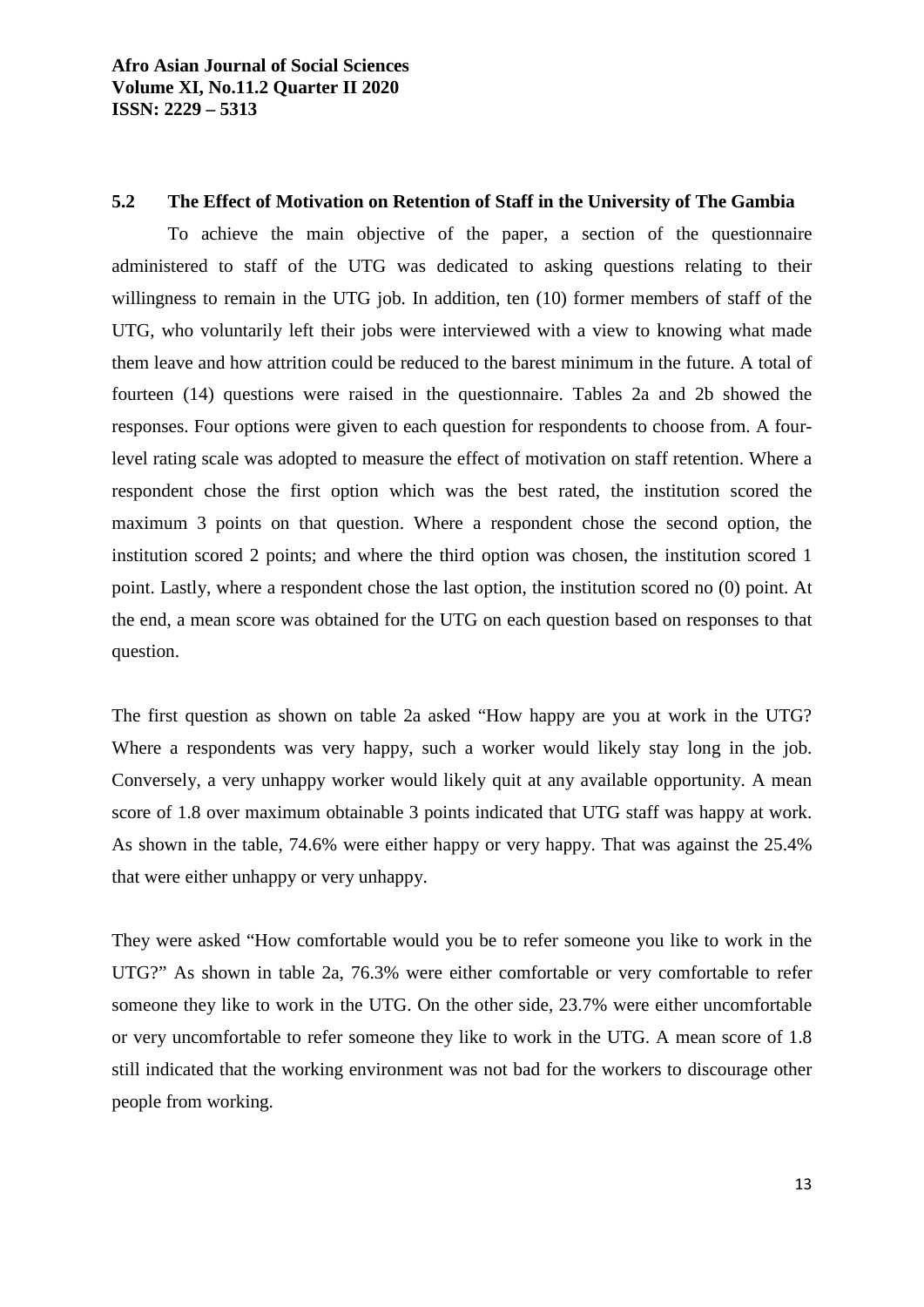On how much of understanding of the career or promotion path the respondents had, table 2a showed that 46.2% of the respondents claimed they had very clear understanding of their career path, while 34.8% had little understanding of their career path. The 19% of the respondents had vague or no understanding of their career path. A mean score of 2.2 here indicated a high score for the institution. Respondents were further asked to rate their worklife balance in the UTG. On this, 21.5% claimed they very balanced work-life as 54.4% claimed their work-life was fairly balanced. A mean score of 2.0 here showed a good standing for the institution as far as work-life balance was concerned.

"How valued do you feel you are in the UTG?" was another questioned asked. To this, 16.4% of the respondents, as shown in table 2a, felt they were highly valued as 58.5% felt they were moderately valued. A mean score of 1.8 indicated that the respondents felt they were valued by the institution. Closely related to this was the question of how frequently do respondents receive recognition from their superior. In this aspect, the responses in table 2a showed a low frequency of recognition of the respondents by their superior. With a mean score of 1.3, it implied that recognitions were rarely received from the superior in the UTG. This could demotivate workers.

Another question asked was "how confident are you that you'll be able to reach your full potential in the UTG?" The common response here was a "moderate confidence". As shown in table 2a, 41.6% of the respondents were moderately confident as 24.8% were very confident that they would be able to reach their full potential in the UTG. A mean score of 1.7 was obtained here.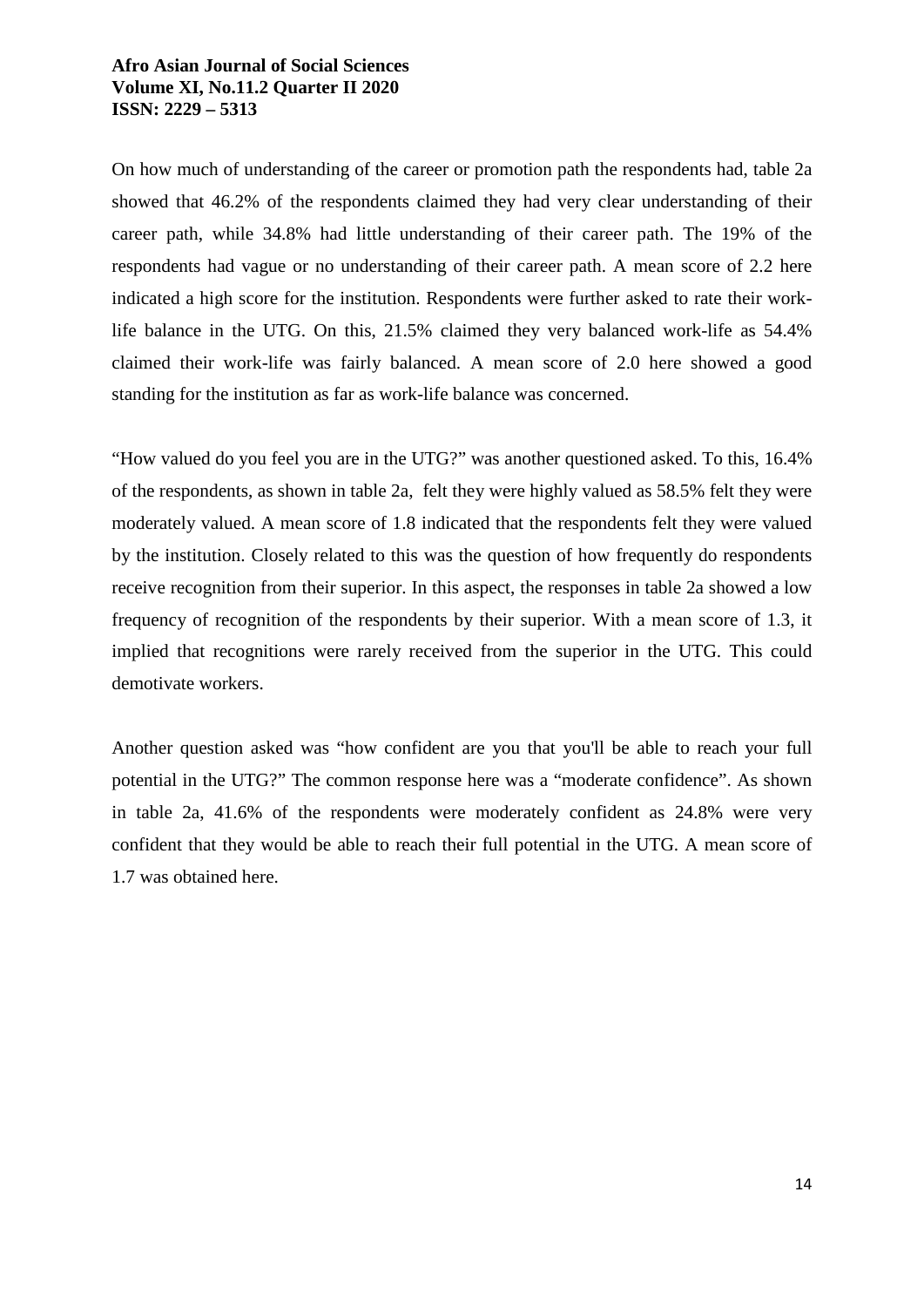|                                   |                             |                  |         | <b>Mean</b>         |
|-----------------------------------|-----------------------------|------------------|---------|---------------------|
| <b>Questions</b>                  | <b>Respondents' Answers</b> | <b>Frequency</b> | Percent | <b>Score</b><br>(3) |
| How happy are you at work in      | Very happy                  | 8                | 5.0     |                     |
| the UTG?                          | Happy                       | 112              | 69.6    |                     |
|                                   | Unhappy                     | 35               | 21.7    | 1.8                 |
|                                   | Very Unhappy                | 6                | 3.7     |                     |
|                                   | <b>Total</b>                | 161              | 100.0   |                     |
| How comfortable would you be      | Very Comfortable            | 19               | 11.9    |                     |
| to refer someone you like to      | Comfortable                 | 103              | 64.4    |                     |
| work in the UTG?                  | Uncomfortable               | 29               | 18.1    | 1.8                 |
|                                   | Very Uncomfortable          | 9                | 5.6     |                     |
|                                   | <b>Total</b>                | 160              | 100.0   |                     |
| How much of understanding of      | Very Clear Understanding    | 73               | 46.2    |                     |
| your career or promotion path     | Little Understanding        | 55               | 34.8    |                     |
| do you have?                      | Vague Understanding         | 22               | 13.9    | 2.2                 |
|                                   | No Understanding            | 8                | 5.1     |                     |
|                                   | <b>Total</b>                | 158              | 100.0   |                     |
| How would you rate your           | Very Balanced               | 34               | 21.5    |                     |
| work-life balance?                | <b>Fairly Balanced</b>      | 86               | 54.4    |                     |
|                                   | Unbalanced                  | 37               | 23.4    | 2.0                 |
|                                   | <b>Highly Unbalanced</b>    | 1                | .6      |                     |
|                                   | <b>Total</b>                | 158              | 100.0   |                     |
| How valued do you feel you        | Highly valued               | 26               | 16.4    |                     |
| are in the UTG?                   | <b>Moderately Valued</b>    | 93               | 58.5    |                     |
|                                   | <b>Weakly Valued</b>        | 29               | 18.2    | 1.8                 |
|                                   | Poorly Valued               | 11               | 6.9     |                     |
|                                   | <b>Total</b>                | 159              | 100.0   |                     |
| How frequently do you receive     | Very Frequent               | 13               | 8.1     |                     |
| recognition from your superior?   | Frequent                    | 50               | 31.1    |                     |
|                                   | Infrequent                  | 63               | 39.1    | 1.3                 |
|                                   | Very Infrequent             | 35               | 21.7    |                     |
|                                   | <b>Total</b>                | 161              | 100.0   |                     |
| How confident are you that        | Very Confident              | 40               | 24.8    |                     |
| you'll be able to reach your full | Moderately Confident        | 67               | 41.6    |                     |
| potential in the UTG?             | A Little Confident          | 26               | 16.1    | 1.7                 |
|                                   | Not Confident               | 28               | 17.4    |                     |
|                                   | <b>Total</b>                | 161              | 100.0   |                     |

# **Table 2a: Perceived Effect of Motivation on Retention of Staff in the UTG (a)**

Source: Fieldwork 2019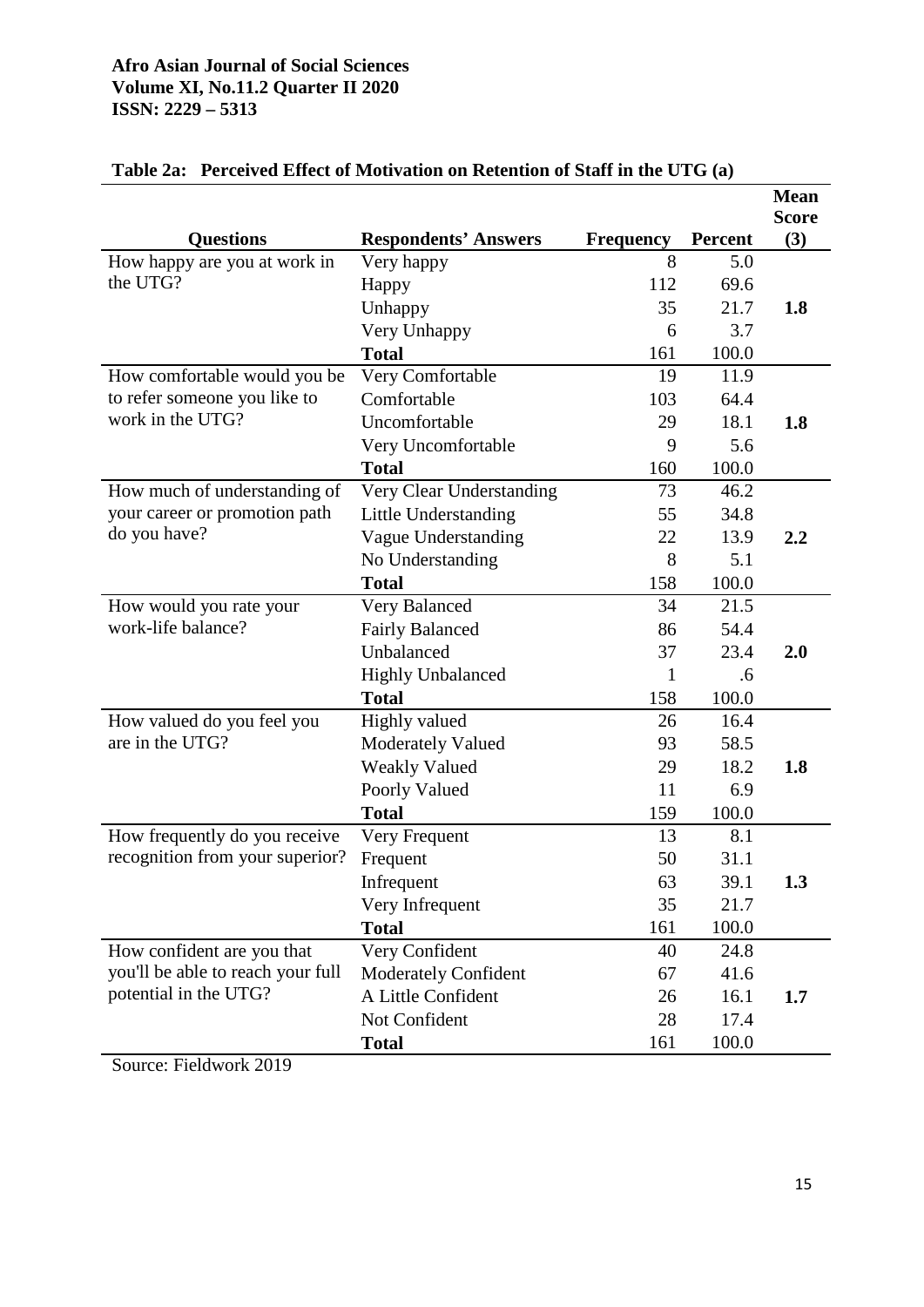When asked how long they foresaw themselves working in the UTG, only 11.8%, as shown in table 2b, thought of staying till retirement in the UTG. Though majority (62.5%) thought of working fairly long, unwillingness to work till retirement was an indication that they were in the UTG expecting a better offer elsewhere and quit.

On how comfortable the respondents felt giving upwards feedback to their superior, 77.4% of them were either comfortable of very comfortable to do that while17% were uncomfortable and 5.7% felt very uncomfortable. A mean score of 1.9 indicated a high level of willingness by the respondents in giving upwards feedback to their superior. Giving upwards feedback to superior could not be of usefulness unless the management was willing to take the feedback with seriousness. The respondents were thus asked how seriously they thought the management of UTG took their feedback. Unfortunately the responses shown in table 2b revealed that the management didn't take the feedback seriously. Less than 1% (0.7%) of the respondents thought the management of UTG took their feedback very seriously as 18.8% thought the feedbacks were taken seriously. A mean score 0.9 in this aspect was a very poor score.

Table 2b also revealed that transparency in the UTG management was poor. With 25.8% of the respondents claiming there was a little transparency and another 35.8% claiming that the UTG management was not transparent, the integrity of the management became questionable. A mean score of 1.1 implied a poor level of transparency.

Respondents were asked to rate the level of respect and tolerance they felt co-workers gave each other in the UTG. Table 2b showed that 20.5% of them rated the level of respect as high while 64.6% rated it as moderate. A mean score of 2.1 here meant respect and tolerance for co-workers in the UTG was very encouraging. Furtherance to the issue of respect and tolerance among workers, the respondents were asked to rate the level of fun they derived from their job, as that could go a long to determine how long one would be willing to remain in a job. Table 2b showed that 15% of the respondents derived high fun while 50.3% derived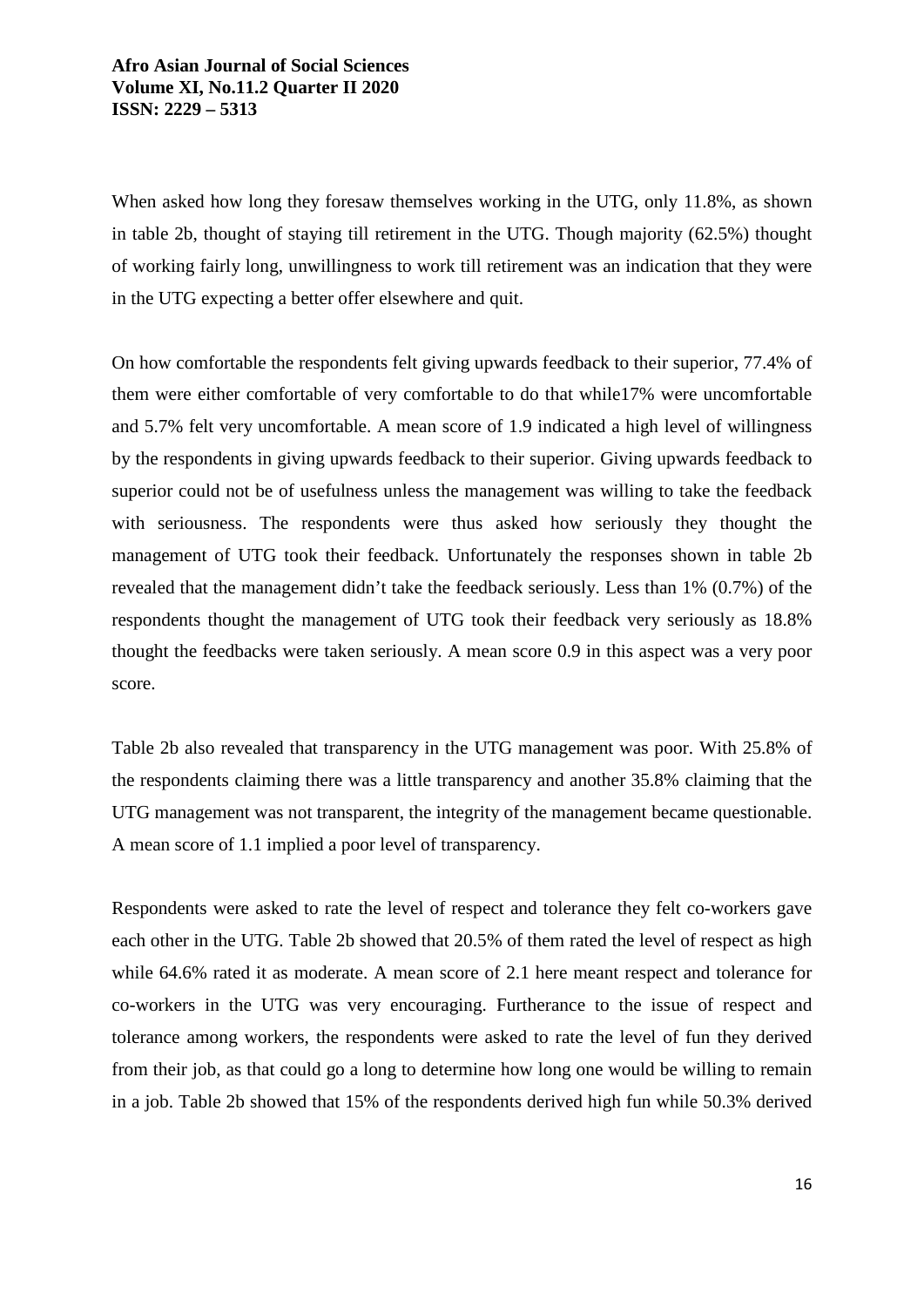moderate fun. Another 24.2% derived little fun as 10.5% claimed they derived no fun from the job.

"If you were given the chance, how comfortable would you be to reapply to your current job in the UTG?" Answering this question, table 2b showed that 41.2% of the respondents claimed they would be comfortable to reapply to their current job in the UTG, another 7.4% claimed they would be very comfortable. Conversely, majority (39.2% and 12.2%) claimed they would either be uncomfortable or very uncomfortable. A mean score of 1.4 was relatively poor.

Finally, an open question was asked that "hypothetically, if you were to quit UTG job tomorrow, what would your reason(s) be?" Various reasons were advanced by the respondent that could make them quit the UTG job earlier than expected. Prominent among the reasons given were: poor motivation, specifically in terms of remuneration and career/capacity development; absence of encouragement for research, especially funding; and availability of a better offer elsewhere.

What the foregoing analysis implied was that while the respondents enjoyed certain conditions that could retain them in the UTG, there were others that could as well, sooner than expected, made them quit the job. With a grand mean of 1.68 out of maximum obtainable 3 points, the UTG management could retain its valuable workers by improving on certain areas and could as well suffer attrition if the conditions were allowed to degenerate.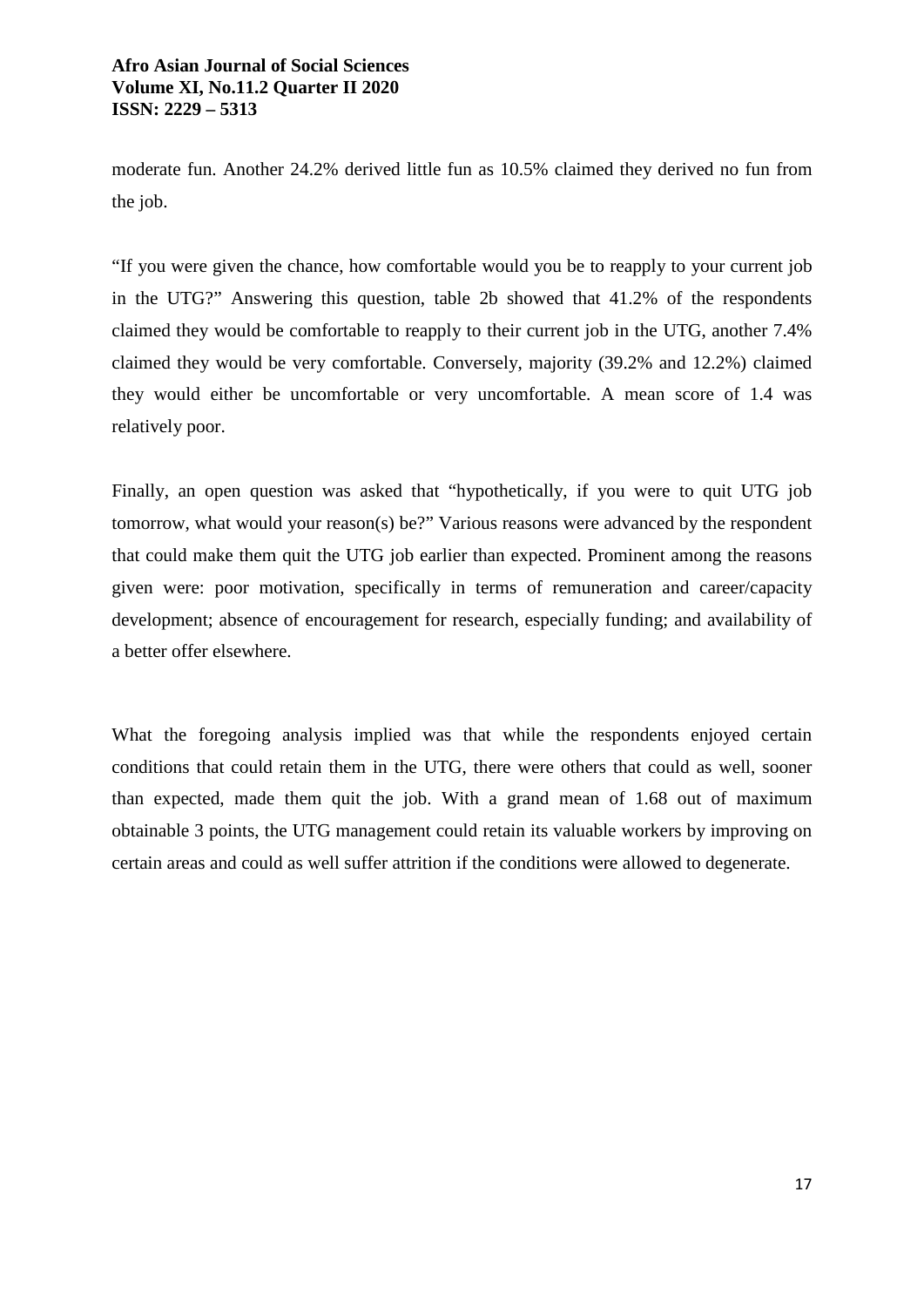|                                                                           |                             |                  |                   | <b>Mean</b>         |
|---------------------------------------------------------------------------|-----------------------------|------------------|-------------------|---------------------|
| <b>Questions</b>                                                          | <b>Respondents' Answers</b> | <b>Frequency</b> | <b>Percent</b>    | <b>Score</b><br>(3) |
| How long do you foresee yourself                                          | <b>Till Retirement</b>      | 18               | 11.8              |                     |
| working in the UTG from now?                                              | <b>Fairly Long</b>          | 95               | 62.5              |                     |
|                                                                           | A Short Period              | 30               | 19.7              | 1.8                 |
|                                                                           | Very Short Period           | 9                | 5.9               |                     |
|                                                                           | <b>Total</b>                | 152              | 100.0             |                     |
| How comfortable do you feel                                               | Very Comfortable            | 26               | 16.4              |                     |
| giving upwards feedback to your                                           | Comfortable                 | 97               | 61.0              |                     |
| superior?                                                                 | Uncomfortable               | 27               | 17.0              | 1.9                 |
|                                                                           | Very Uncomfortable          | 9                | 5.7               |                     |
|                                                                           | <b>Total</b>                | 159              | 100.0             |                     |
| How seriously do you think the                                            | Very Seriously              | 1                | .7                |                     |
| management of UTG takes your                                              | Seriously                   | 28               | 18.8              |                     |
| feedback?                                                                 | A Little Seriously          | 76               | 51.0              | 0.9                 |
|                                                                           | Not Seriously               | 44               | 29.5              |                     |
|                                                                           | <b>Total</b>                | 149              | 100.0             |                     |
| How transparent do you feel the                                           | <b>Highly Transparent</b>   | 5                | 3.1               |                     |
| UTG management is?                                                        | <b>Fairly Transparent</b>   | 56               | 35.2              |                     |
|                                                                           | A Little Transparent        | 41               | 25.8              | 1.1                 |
|                                                                           | Not Transparent             | 57               | 35.8              |                     |
|                                                                           | <b>Total</b>                | 159              | 100.0             |                     |
| Rate the level of respect and                                             | High                        | 33               | 20.5              |                     |
| tolerance you feel co-workers give<br>each other in the UTG               | Moderate                    | 104              | 64.6              |                     |
|                                                                           | Little                      | 24               | 14.9              | 2.1                 |
|                                                                           | None                        |                  |                   |                     |
|                                                                           | <b>Total</b>                | 161              | 100.0             |                     |
| Rate your level of fun derived                                            | <b>High Fun</b>             | 23               | 15.0              |                     |
| from your job                                                             | Moderate Fun                | 77               | 50.3              |                     |
|                                                                           | Little Fun                  | 37               | 24.2              | 1.7                 |
|                                                                           | No Fun                      | 16               | 10.5              |                     |
|                                                                           | <b>Total</b>                | 153              | 100.0             |                     |
| If you were given the chance, how                                         | Very Comfortable            | 11               | 7.4               |                     |
| comfortable would you be to<br>reapply to your current job in the<br>UTG? | Comfortable                 | 61               | 41.2              |                     |
|                                                                           | Uncomfortable               | 58               | 39.2              | 1.4                 |
|                                                                           | Very Uncomfortable          | 18               | 12.2              |                     |
|                                                                           | <b>Total</b>                | 148              | 100.0             |                     |
|                                                                           |                             |                  | <b>Grand Mean</b> | 1.68                |

# **Table 2b Perceived Effect of Motivation on Retention of Staff in the UTG (b)**

Source: Fieldwork 2019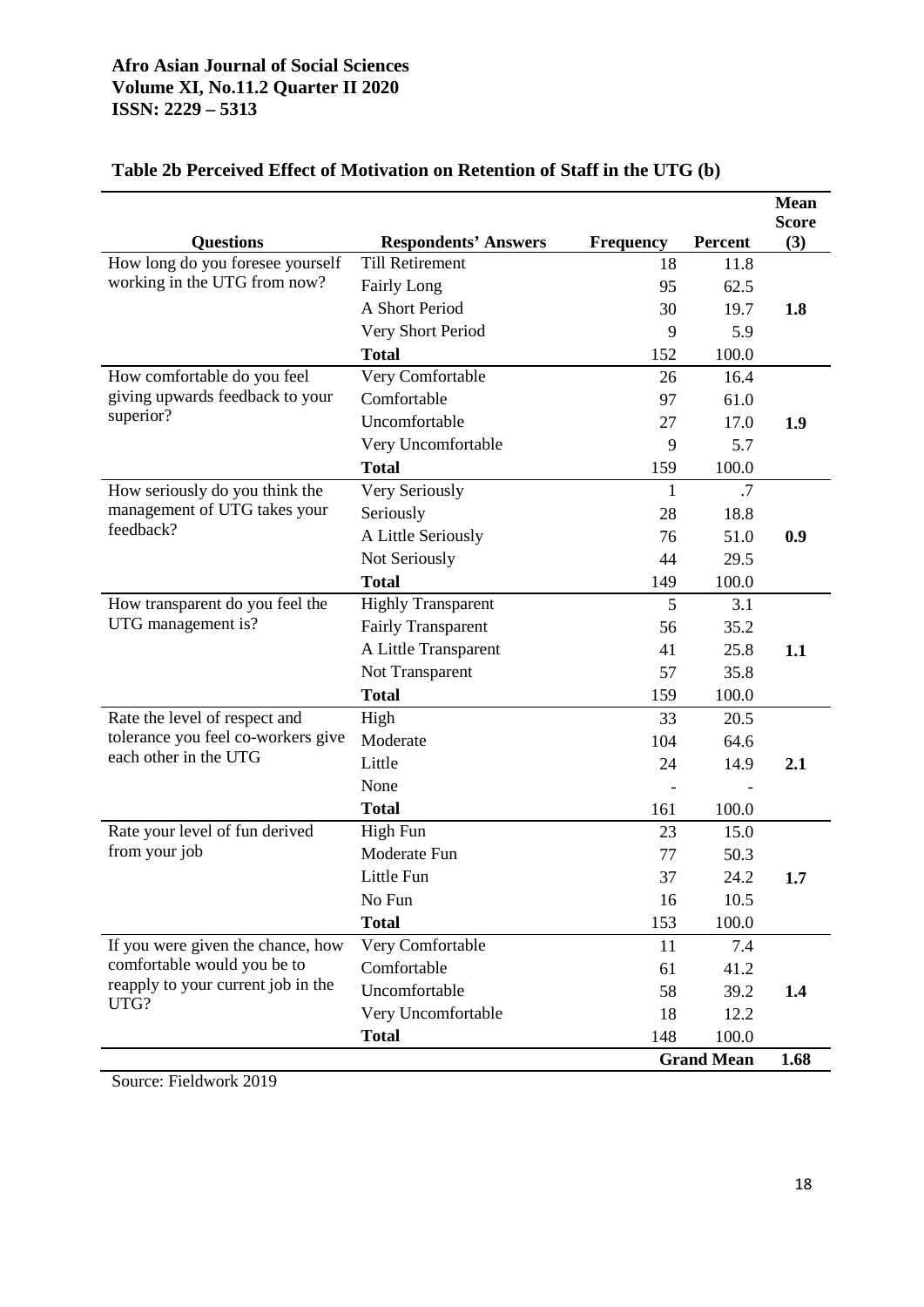To complement the questionnaire, two groups of people were interviewed. The first group consisted of the Director of Personnel and Heads of Schools/Faculties in the UTG. The second group consisted of ten (10) former staff of the UTG, who voluntarily quit their jobs. For the first group of people, the only question they were asked, relating to this section of the study, was how would they describe staff retention situation in the UTG? The popular submission was that staff retention in the UTG was poor and had remained a problem for the management. The following were some of the responses. "Attrition rate is very high. The UTG is losing staff members to the police and the Management Development Institute (MDI). The UTG sponsors people to attend non-Western institutions because they believe people fail to return when they go to the West. There is little motivation.", "Staff retention is poor. Some staff members travel and fail to return due to lack of comfort at the UTG.", "Those who stay do it out of love for their jobs, but the UTG does not do much in this regard.", "It is a problem. Some people express dissatisfaction only after they have completed their studies sponsored by the UTG. Management is doing its best to motivate staff."

For the second group, questions bothering on the reasons behind their leaving UTG job as well as comparison between their former and current jobs were asked. "How long did you work in the UTG?" was the first question asked. Out of the 10 respondents, only two worked in the UTG for more than four years. The others spent between two and four years. This was an indication that attrition rate was high in the UTG, consequently implying a failure to motivate and retain valuable workers.

The question that followed was why did they leave UTG job? Responding to this, the former UTG workers gave varying reasons for quitting the job but an underlying and common factor was absence of motivation. For instance, one of them said "There is no clear policy to retain young academics to realize their full potentials. The kind of strategy necessary to promote research was not readily available." Another claimed "I left for various reasons, two of them being lack of support and lack of opportunities." In a similar context, another respondent claimed "...the main reason is that I wanted to work at GBoS was because I fit better because of my field of study. Another reason is lack of motivation." Other reasons alluded to include poor remuneration, absence of job security as workers were employed on contract basis; and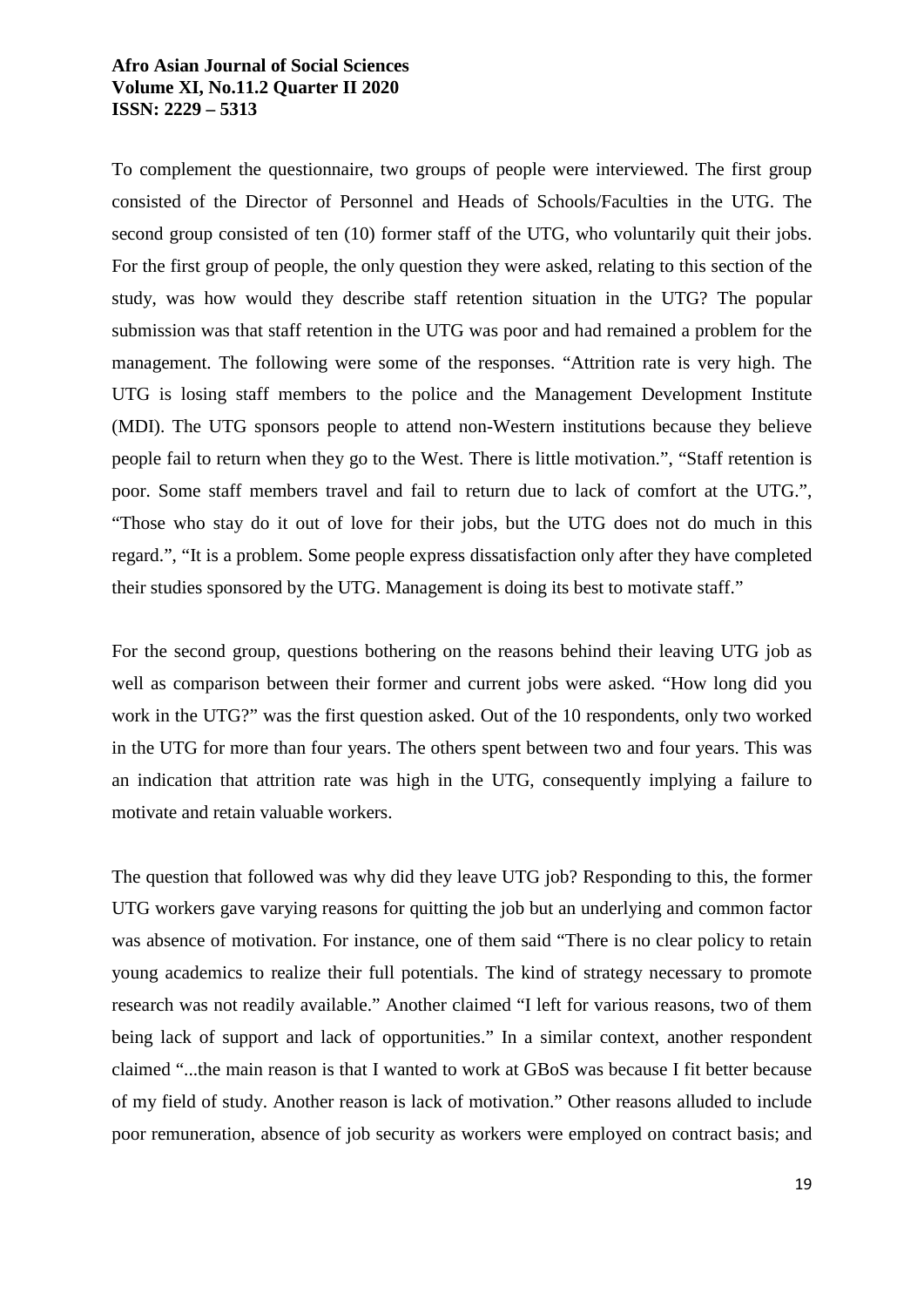irregular promotion of workers. The reasons went on and on, but all came down to poor motivation.

When asked how happy they were while working with the UTG, it was interesting to hear that almost all of them were happy principally owing to the fact that they loved the university job. Some of the comments were "I loved teaching. It was my passion. I was happy when I came back from studies but became dissatisfied due to discrimination", "I loved the job as a lecturer. It is rewarding to interact with students and colleagues in the academia.", "I liked the job. It was good for me", "I loved teaching. It was my passion", "I was happier there than at the Ministry of Higher Education. I had more benefits and free time at the UTG." A possible deduction from these comments was that the category of workers could have been retained with little encouragement and motivation.

The former UTG workers were further asked "now that you have left, how comfortable would you be to refer someone you like to work in the UTG?" A common response to the question was that they would only reluctantly refer people, especially those that had alternatives, to work in the UTG. Similar responses were also given when asked that if given another chance, how comfortable would they be to reapply for their former jobs in the UTG? The popular response was that they wouldn't be comfortable. However, asking how valued did they feel they were in the UTG? Most of the interviewees felt they were valued, especially by their colleagues.

"Were you ever confident that you could reach your full potential in the UTG, assuming you did not leave?" That was yet another question put across to each of the former staff during the interviews. To this, mixed responses were received. While some were optimistic, others felt otherwise. For instance, someone's response went thus "Of course yes. I think I would realise my potentials if stayed. I would be given the chance to do PhD studies free of charge." Another similar response was "I am confident I would be able to do PhD studies." On the contrary, a response was "I may not. Motivation is key, and it is lacking there. I am now given free hand and encouraged. The UTG de-motivates staff." Another remarked "I didn't see that much encouragement. Some people there lack professionalism."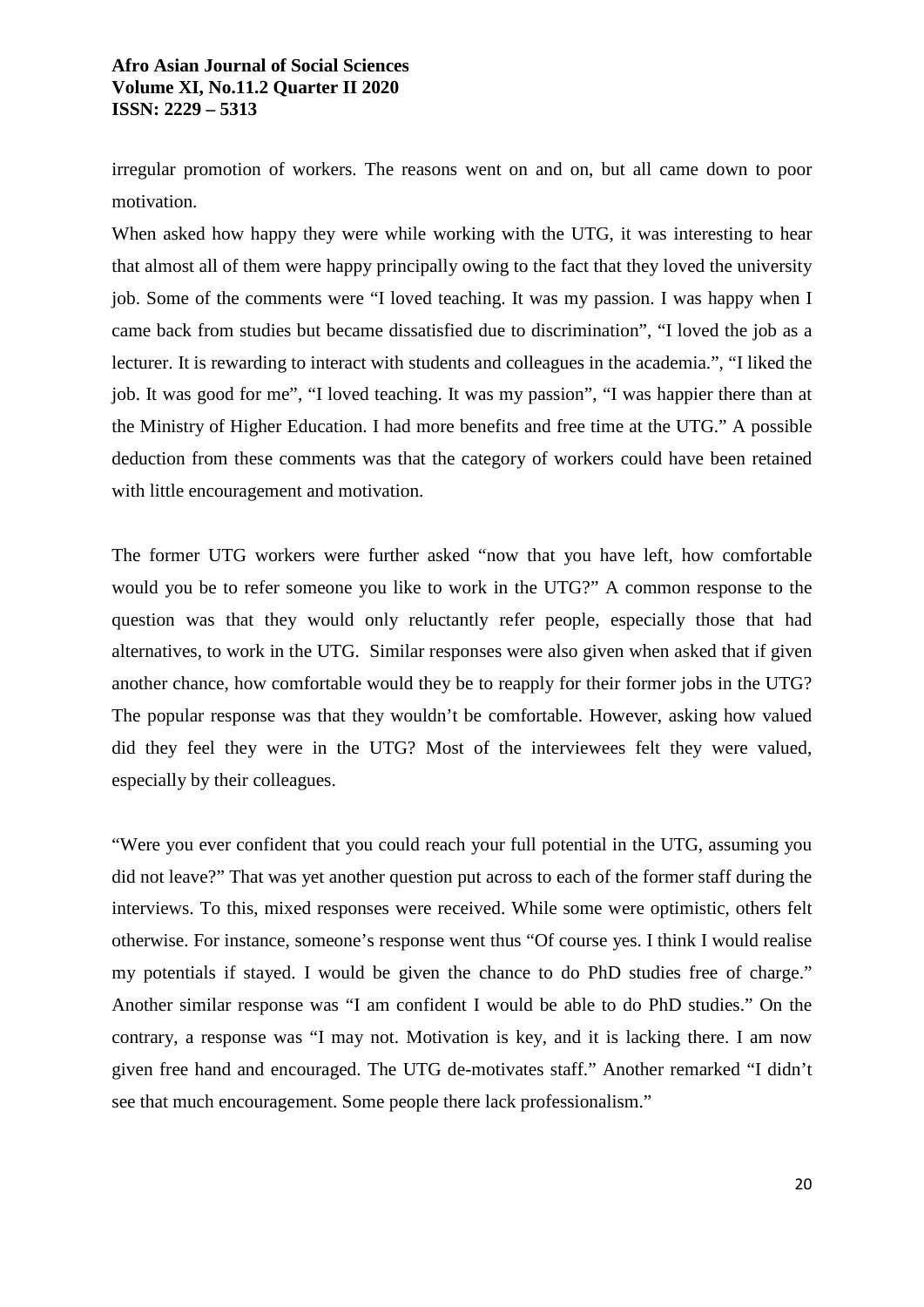When asked that if given the opportunity to correct any administrative lapse in the UTG, what would they try to correct? Most responses revolved around remuneration and incentives, which pointed to the major reason behind their quitting the UTG job. When asked what they found in their new jobs that were missing in the UTG. Their answers included: regular promotion, career opportunities, improved research potentials, better staff trainings among others.

"In terms of remuneration and other benefits, how competitive is UTG among other organisations in the country and sub region?" The interviewees were unanimous that UTG was not competitive, neither was it comparable to many other institutions in the country and sub region. When asked to assess management-workers relationship in the UTG? The popular view was that the relationship was not cordial enough and there was a need for improvement. But on the level of respect and tolerance among co-workers in the UTG, a very high rating was given by all the former workers interviewed.

A final question asked was what would any of them do assuming he/she found himself/herself a in position of authority in the UTG, to ensure workers, especially the good ones, are retained. The responses were simply the need to correct all the inadequacies they earlier raised.

### **5.3 Test of Hypothesis**

A hypothesis was tested in respect of the effect of motivation on workers' retention in the UTG. Thus, the null hypothesis was stated as given below.

H0: The motivational strategies adopted in the University of The Gambia did not result in a significant level of retention.

To test the hypothesis, the mean scores obtained across the 14 issues raised in tables 2a and 2b were used against an adopted test value of 2 points using one-sample *t*-test. Given a maximum obtainable 3 points, a test value of 2 points was considered satisfactory, such that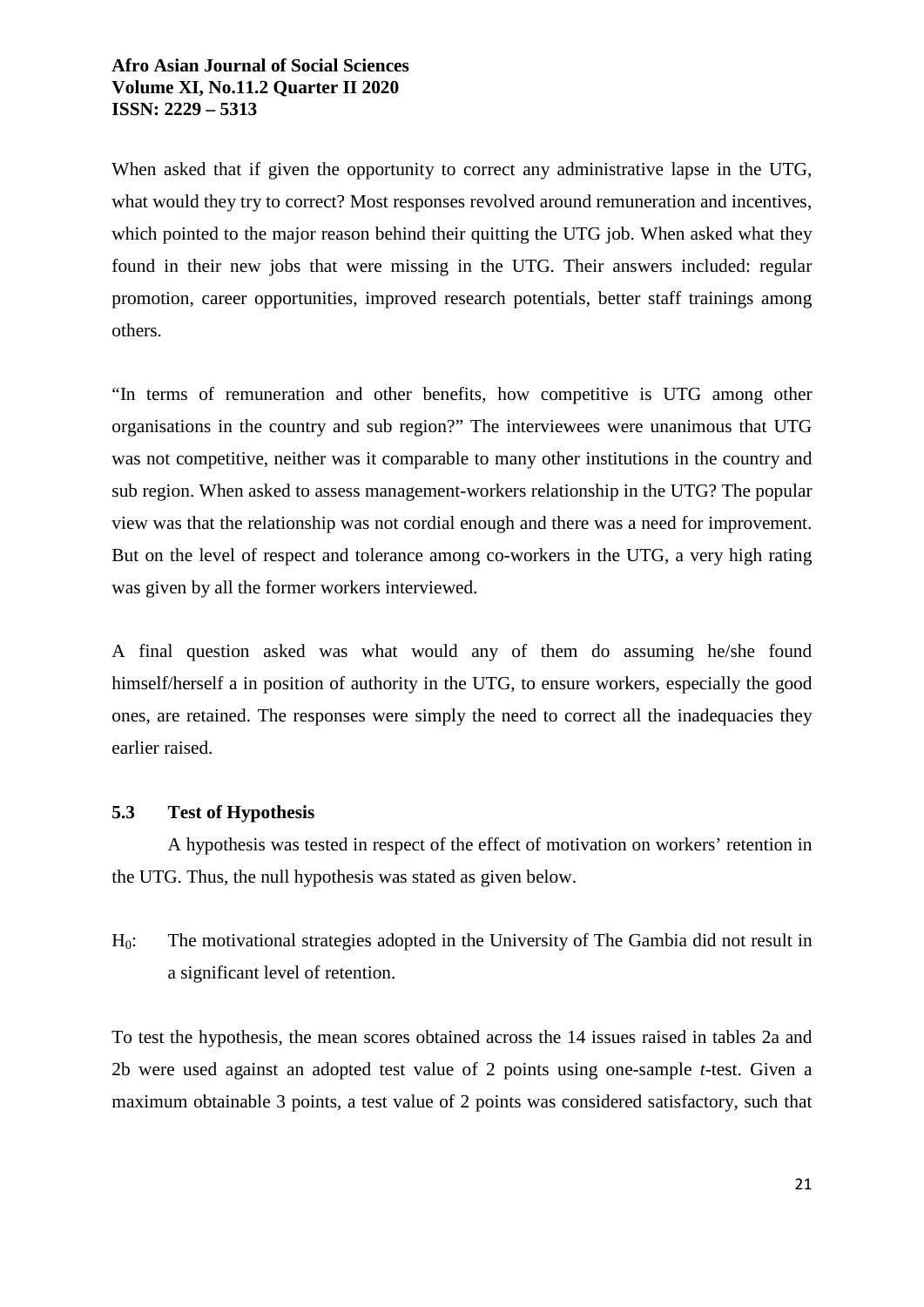where the mean scores obtained across the 14 assessment criteria were not significantly below 2 points, a significant level of workers' retention would have been attained.

Tables 3 and 4 respectively showed one-sample statistics and on-sample test. Table 3 showed the number (14) of sample (issues) denoted with N, the mean (1.6786), standard deviation and standard error of mean. As shown in table 4, a *t*-obtained of -3.211 with 13 degree of freedom was significant at 0.007 level. Specifically, the mean score is -0.32143 less than the test value. Because the significant value of .007 (2-tailed) is less than .05 (95% confidence level), it would be concluded that the mean score of 1.6786 was significantly far away from our test value of 2; and the null hypothesis  $(H_0)$  that "the motivational strategies adopted in the University of The Gambia did not result in a significant level of retention" was therefore accepted.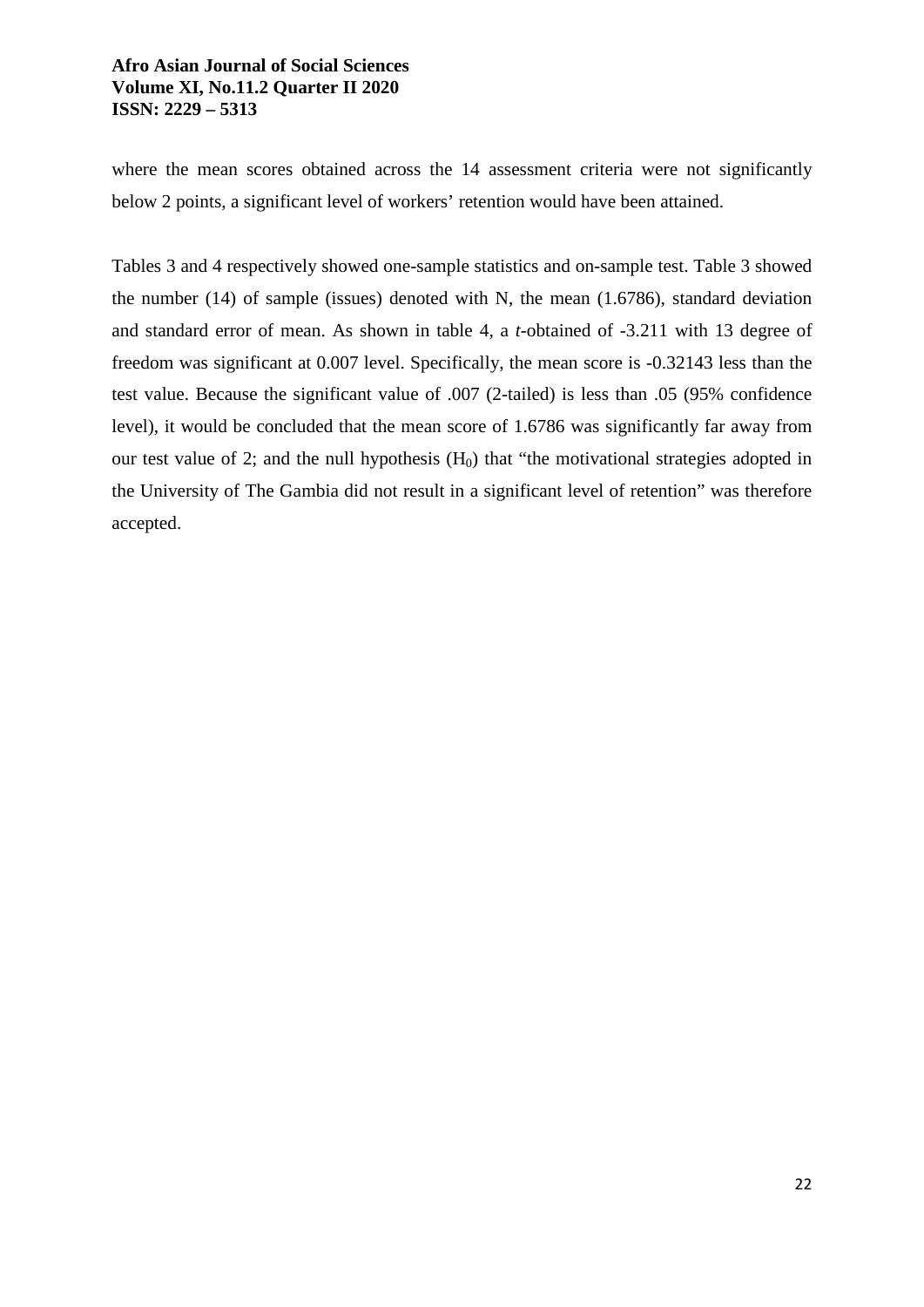| Table 3   |    | <b>One-Sample Statistics</b> |           |                        |
|-----------|----|------------------------------|-----------|------------------------|
|           |    |                              | Std.      |                        |
|           | N  | Mean                         | Deviation | <b>Std. Error Mean</b> |
| Retention | 14 | 1.6786                       | .37453    | .10010                 |

### **Table 4 One-Sample** *t-***Test**

|           | Test Value $= 2$ |    |                   |            |                 |          |  |
|-----------|------------------|----|-------------------|------------|-----------------|----------|--|
|           |                  |    |                   |            | 95% Confidence  |          |  |
|           |                  |    |                   |            | Interval of the |          |  |
|           |                  |    |                   | Mean       | Difference      |          |  |
|           | t.               | df | $Sig. (2-tailed)$ | Difference | Lower           | Upper    |  |
| Retention | $-3.211$         | 13 | .007              | $-.32143$  | $-5377$         | $-.1052$ |  |

### **6.0 Conclusion and Recommendations**

Owing to the poor motivation, retention of staff in the UTG could not be guaranteed. Consequently, the motivational strategies adopted in the University did not result in a significant level of retention. A high rate of turnover was recorded by the UTG. An overwhelming majority (88%) of the people sampled for the study had spent below ten (10) years in the institution, meaning that workers were not used to staying long in the UTG job. It was also found that majority of the former staff of the UTG interviewed spent only five years or less before they voluntarily resigned their appointments owing to poor motivation.

Specifically, the study found absence of job security and non-competitive remuneration compared to other institutions in the country among other factors resulting in high rate of attrition i .the UTG. There was the need to overhaul the motivational strategies of the institution by addressing key issues raised in the study.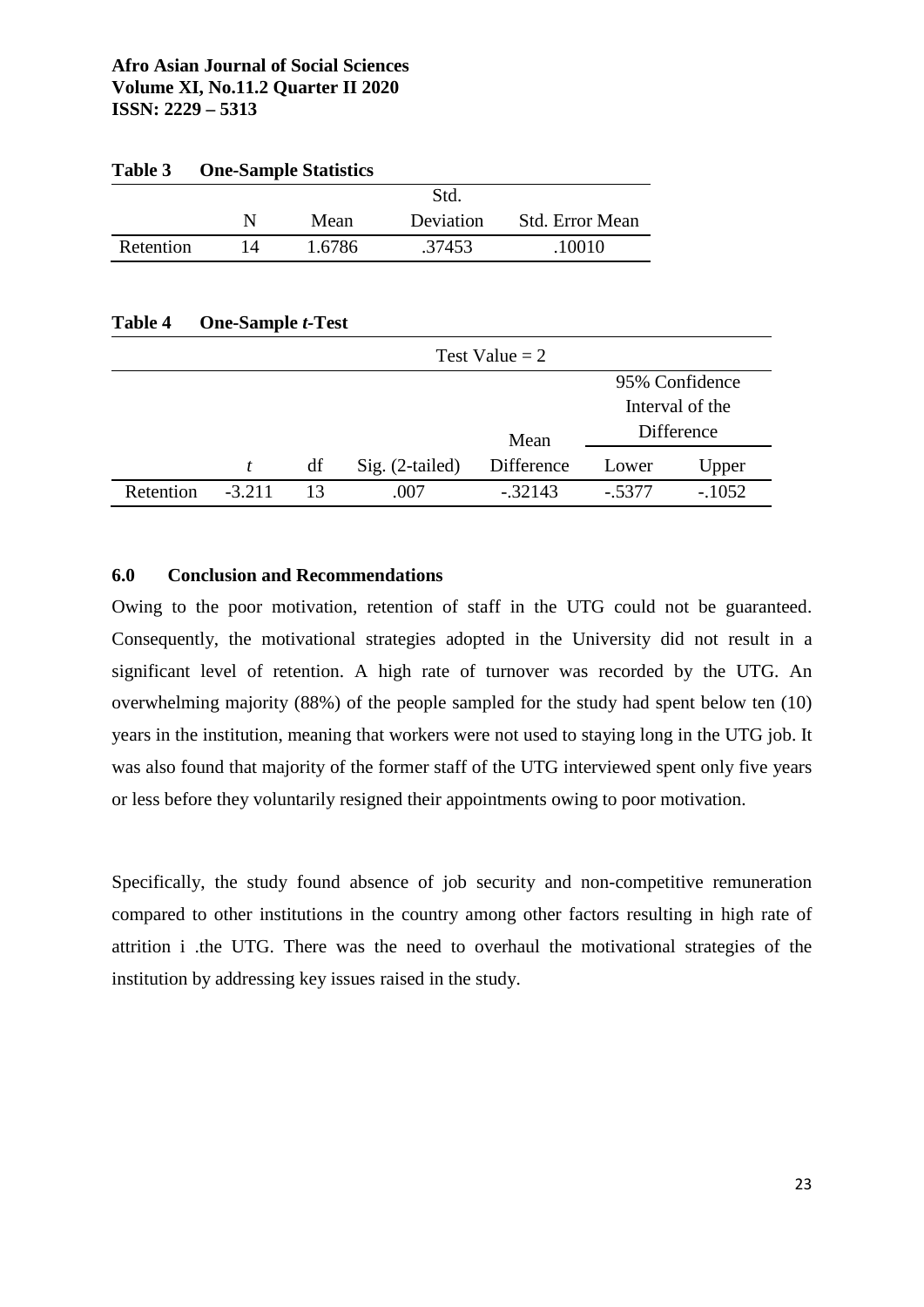#### **REFERENCES**

- Adonike, A. (2011). Organisational Climate as a Predictor of employee job satisfaction; Evidence from Covenant University. *Business Intelligence Journal,* 4(1), 151-165.
- Armstrong, M. A. (2010). *Handbook of Human Resource Management Practice.* London: Kogan Page Limited.
- Beardwell J. & Claydon, T. (2007). *Human Resource Management. A contemporary Approach.* London: Prentice Hall.
- Boxall, P., Macky, K. & Rasmussen, E. (2003). Labour Turnover and Retention in New Zealand: The Causes and Consequences of Leaving and Staying with Employers. *Asia Pacific Journal of Human Resources* (41), 196-214. 10.1177/10384111030412006.
- Capelli, P. (2000). A Market-driven Approach to Retaining Talent. *Harvard Business Review*, 78(1): 103-113.
- Chiang, J. & Canter P. (2008). "An Expectancy Theory Model for Hotel Employee Motivation: Examining the Moderating Role of Communication Satisfaction", *International Journal of Hospitality and Tourism Administration* 9(4).
- Comm, C. & Mathaisel, D. (2003). A Case study of the implications of faculty workload and compensation for improving academic quality. *International Journal of Educational Management.* (17), 200-210. 10.1108/09513540310484922.
- De Vos, A. & Meganck, A. (2009). What HR managers do versus what employee's value: Exploring both parties' views on retention management from a psychological contract perspective. *Personnel Review*, 38(1).
- Dibble, S. (1999). *Keeping your Valuable Employees: Retention Strategies for your Organisation*. Canada: John Wiley & Sons, Inc.
- Government of Kenya (GoK), (2006). *Transformation of Higher Education and Training in Kenya*: Report of the Public Universities Inspection Board. Nairobi: Government Printers.
- Helepota, H. A. (2005). Motivational Theories and their application in construction. *Cost Engineering*, Vol. 47, No. 3 pp. 14-35.
- Ing-Chung, H., Hao-Chieh, L. & Chih-Hsun, C. (2005). Constructing factors related to worker retention. International Journal of Manpower Vol. 27 No. 5, 2006 pp. 491- 508. DOI 10.1108/01437720610683976
- Johnshrud, L., & Rosser, J. (2002). Faculty Members' Morale and their Intention to Leave: Multilevel Explanation. *Journal of Higher Education,* 73 (4), 518 -542.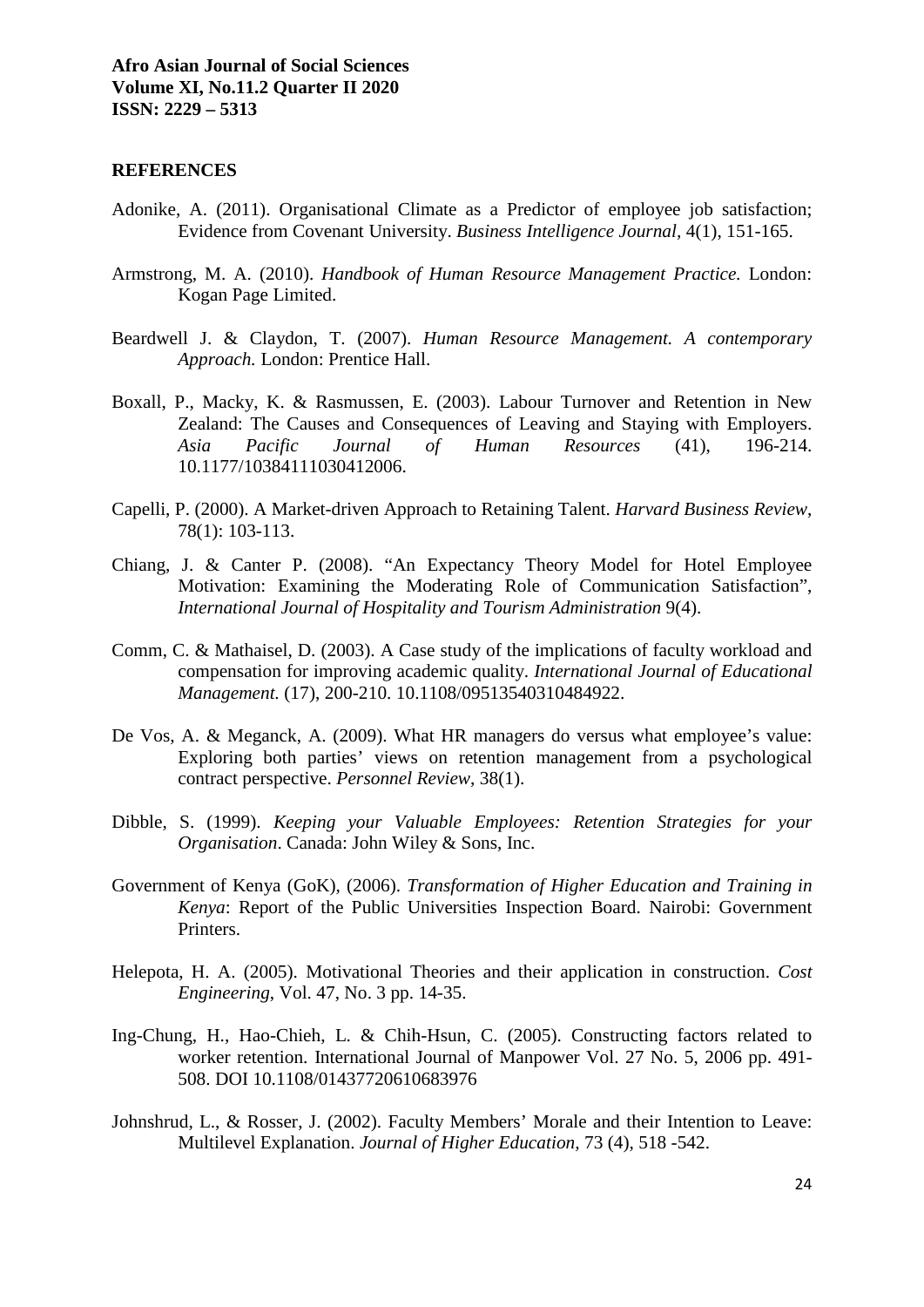- Kassa, S.(2015). Good Governance for the Development of Africa. *International Journal of Political Science and Development, 3*(6), 259–267 10.14662/IJPSD2015.035
- Kipkebut, D. J. (2010). *Organisational Commitment and Job Satisfaction in Higher Educational Institutions: The Kenyan Case.* PhD Thesis, Middlesex University.
- Mitchell, T. R., Holtom, B. C., Lee, T. W., Sablynski, C. J. & Erez, M. (2001). Why People Stay: Using Job Embeddedness to Predict Voluntary Turnover. *Academy of Management Journal,* (44), 1102-1122.
- Olajide, A. (2000). Getting the best out of the employees in a developing economy. A Personnel Psychology Guest Lecture Series. Department of Guidance and Counselling, University of Ibadan, Nigeria.
- Ololube, N. P. (2005). Benchmarking the Motivational Competencies of Academically Qualified Teachers and Professionally Qualified Teachers in Nigerian Secondary Schools. *The African Symposium*, 5(3).
- Pienaar, C., & Bester, C.L. (2008). Retention of Academics in the Early Career Phase. *SA Journal of Human Resource Management,* 6 (2), 32 - 41.
- Rosser, V. (2004). Faculty Members' Intention to Leave. A National Study on their Worklife and Satisfaction. *Research in Higher Education,* 45 (3), 285 -309.
- Samuel, M. O, & Chipunza, C. (2009). Employee retention & turnover: using motivational variables as a panacea, *Afr. J. Bus. Management*. 3(8): 410- 415.
- Sanderson, A., Phua, V. & Herda, D. (2000). *The American Faculty Poll.* TIAA-CREF, New York: National Opinion Research Center, Illinois: Chicago.
- Sandy & Kumar (2011). Employee Retention by Motivation, *Indian Journal of Science and Technology* 4(12).
- Shoaib, M., Noor A., Tirmizi, S., & Bashir, S. (2009). Determinants of Employee Retention in Telecom Sector of Pakistan*.* Proceedings 2nd CBRC, Lahore, Pakistan, 14th November 2009.
- Simon, H. A. (1976), Administrative Behavior: A Study of Decision-making Processes in Administrative Organisation, 3rd ed., Free Press, New York. *Studies in Educational Management 5(6),* 35-41.
- Sutherland, M. M. (2004). Factors affecting the retention of knowledge workers. Unpublished Dcom Thesis. Johannesburg: University of Johannesburg.
- Tella, A., Ayeni, C. O., & Popoola, S. O. (2007). Work Motivation, Job Satisfaction, and Organisational Commitment of Library Personnel in Academic and Research